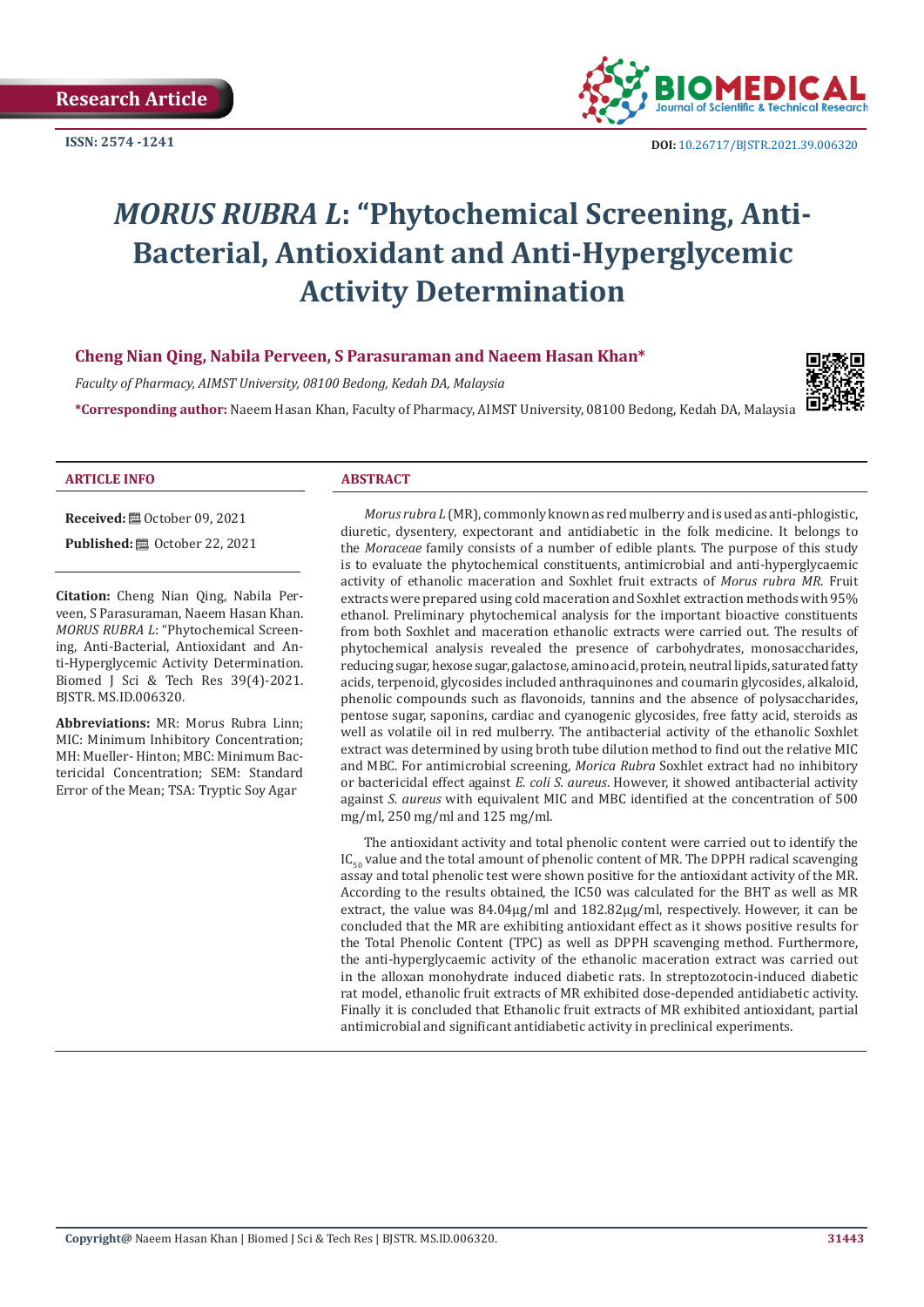# **Introduction**

*Morus rubra Linn (MR)*, generally known as red mulberry belong to the *Moraceae*, mulberry family. It is originated from the eastern part of the United States of America and is now universally cultivated and naturalized in the areas of China, Korea and Japan. Edible fruits that are reddishly maturing to dark purple or black in colour. The fruits are soft, juicy and aggregate with a sweet taste and a hint of sourness, which is more evident in the less mature fruits. In addition, red mulberry sap was used by several tribes to treat ringworm while the stem bark is used as purgative and vermifuge. The fruits have also been utilized to treat diabetes, hypertension, anaemia and arthritis in traditional medicine, particularly in Chinese medicine [1] (Figures 1-4). It is also demonstrated that *Morus rubra (MR)* fruit leads to control over hyperglycaemia and may be a good antimicrobial agent against gram negative bacterial infections. The first documented use of mulberry fruits was described in the mid-1500s by De Soto expedition, who discovered consuming these dried fruits [2]. Diabetes is a heterogeneous disease affecting almost 6% of the world population. It is characterized by hyperglycemia and insulin resistance or a combination of both of these factors.



**Figure 1:** Morus rubra tree.



**Figure 2:** Morus rubra fruit.



**Figure 3:** Fruits of Morus rubra.



**Figure 4:** Leaves and flowers of Morus rubra.

| Table 1: Taxonomical Classification of Morus rubra L. (Miljkovic |  |
|------------------------------------------------------------------|--|
| et al., 2014).                                                   |  |

| <b>Taxonomy</b> | <b>Classification</b>          |  |
|-----------------|--------------------------------|--|
| Kingdom         | Plantae                        |  |
| Subkingdom      | <b>Tracheobionta</b>           |  |
| Division        | Magnoliophyta                  |  |
| Class           | Magnoliopsida                  |  |
| <b>Subclass</b> | Hamamelididae                  |  |
| Order           | <i><u><b>Urticales</b></u></i> |  |
| Family          | Moraceae                       |  |
| Genus           | Morus L.                       |  |
| Species         | Morus rubra L.                 |  |

The treatment of diabetes with allopathic drugs causes moderate to severe adverse events. Hence, the alternative systems of medicine from plant and marine sources are being explored to treat diseases [3] (Tables 1-4). Fully ripened mulberry fruit has a delicious, mouth-watering taste with a pleasant aroma and flavor. It is valued for both direct consumption and the creation of value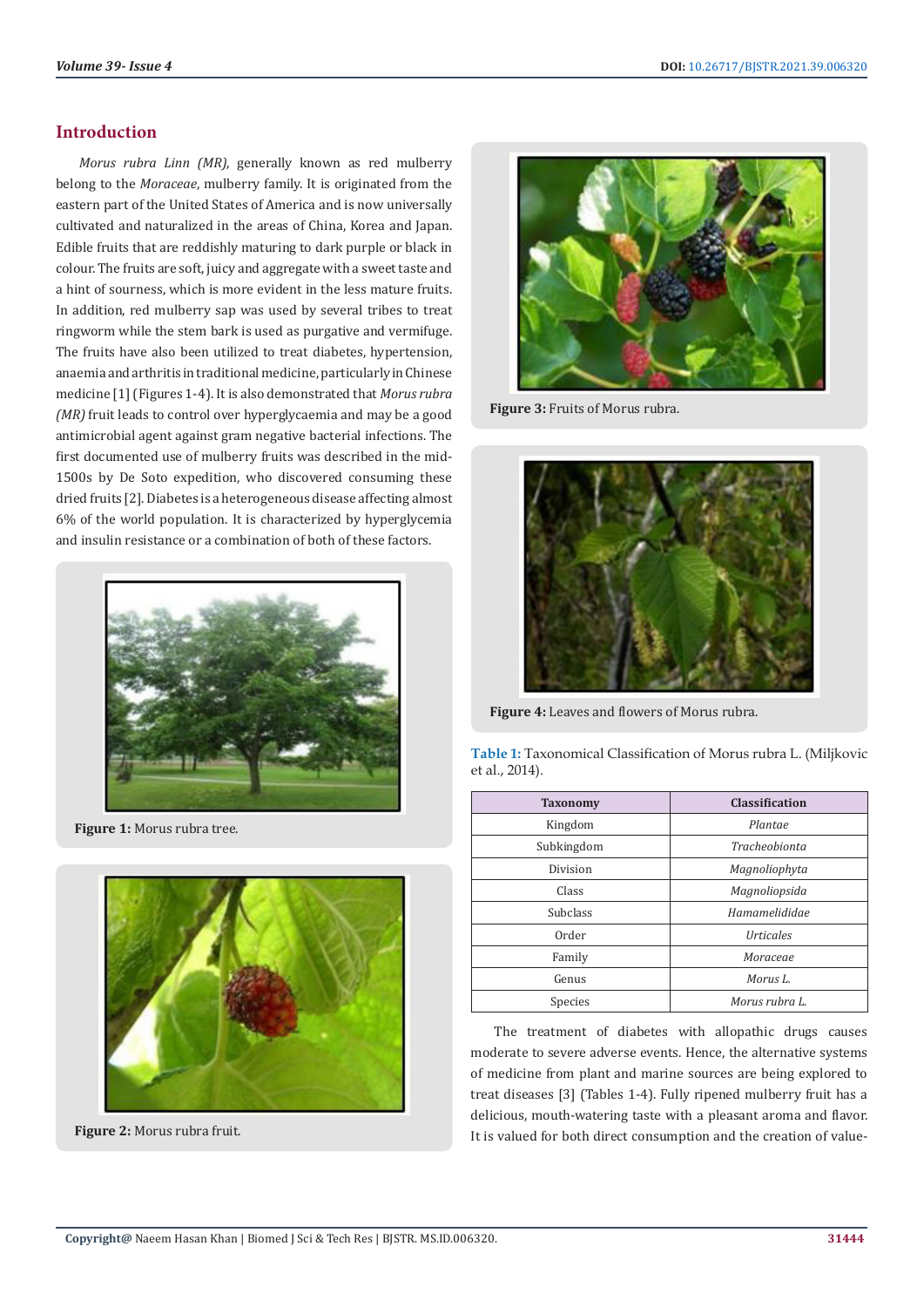added products. Mulberry fruits are known for their nutritional value, which makes them beneficial to human health. Principal sugars present in mulberry are fructose and glucose, which increase with ripening [4,5]. Whereas the primary fatty acid that found in the mulberry fruit are oleic acid, palmitic acid and linolenic acid [6,7]. Citric acid, tartaric acid, malic acid, succinic acid and fumaric acid are among the organic acids found in mulberry fruits; nonetheless, malic acid is the most abundant organic acid present. Mulberry is also high in a number of essential minerals including calcium, phosphorus, potassium, magnesium and sodium.

**Table 2:** Vernacular Names of Morus rubra L. (Lim, 2012).

| Language | <b>Vernacular Names</b>                                                          |
|----------|----------------------------------------------------------------------------------|
| Chinese  | Hong Sang, Song She Shue                                                         |
| English  | Red Mulberry, Red-Fruited Mulberry, Black-Fruited<br>Mulberry, American Mulberry |
| Malay    | Murbei Merah                                                                     |
| Tamil    | Mucukkattaip palam                                                               |
| French   | Mûrier Rouge, Mûrier Sauvage                                                     |
| German   | Roter Maulbeerbaum Rote Maulbeere                                                |
| Greek    | Kokkini Muria                                                                    |
| Italian  | Gelso Rosso, Moro Rosso                                                          |
| Japanese | Aka Mi Guwa, Ke Guwa                                                             |
| Korean   | Ppong-na-mu-sok                                                                  |
| Russian  | Shelkovitsa Krasnaja                                                             |
| Spanish  | Mora De Árbol, Moral Rojo, Mora Roja                                             |
| Swedish  | Mullbär                                                                          |

**Table 3:** Organoleptic Characteristics of Red Mulberry (MR).

| Organoleptic Characteristics | <b>Description</b>                                      |
|------------------------------|---------------------------------------------------------|
| Appearance                   | Soft, aggregate of drupelets                            |
| Colour                       | Reddishly maturing to dark purple<br>or black in colour |
| Taste                        | Sweet flavor with some sourness                         |
| Odour                        | Aromatic                                                |
| Size                         | $2.5 - 4.0$ cm                                          |

**Table 4:** Red Mulberry (MR) with Pharmacological Actions. (Elbaz, et al. [10,12-14]) (Thabti et al., 2020) (Wei et al., 2018).

| <b>Bioactive</b><br><b>Constituents</b> | <b>Medicinal Properties</b>                                                        |
|-----------------------------------------|------------------------------------------------------------------------------------|
| Alkaloid                                | Anti-dopaminergic, Antimicrobial, Antidiabetic                                     |
| Anthocyanin                             | Antioxidant, Anti-inflammatory, Antibacterial                                      |
| Arylbenzofurans                         | Antifungal, Antibacterial                                                          |
| Chlorogenic Acid                        | Anti-mutagenic, Anti-carcinogenic, Anti-diabetics,<br>Antihacterial                |
| Fatty Acid                              | Anti-inflammatory                                                                  |
| Flavonoid                               | Anti-mutagenic, Inhibition of melanin biosynthesis,<br>Antimicrobial, Antidiabetic |
| Glycosides                              | Antioxidant, Hypocholesterolemic, Antimicrobial,<br>Antidiabetic                   |

| Rutin          | Antidiabetic, Antioxidant, Anti-inflammatory,<br>Antimicrobial |  |
|----------------|----------------------------------------------------------------|--|
| Steroids       | Antidiabetic, Immunomodulatory, Antidiabetic                   |  |
| Stilbenes      | Antiviral, Anti-proliferative                                  |  |
| <b>Tannins</b> | Anticancer, Nephroprotective, Antimicrobial                    |  |
| Terpenoids     | Anthelmintic, Anxiolytic, Antimicrobial, Antidiabetic          |  |

# **Materials and Methods**

The raw material was collected and purchased from a loca Indian market. sun dried at a temperature of 30˚C under the shade for several days to eliminate the excessive moisture content. The dried sample was preserved in a dry container with low humidity conditions to prevent the absorption of the moisture by the dried sample. The dried sample was ground into powder grinding machine. The extraction process started by placing the dried sample and solvent together in a vessel or extraction instrument. The extractions of MR were carried out with ethanolic Soxhlet extraction and maceration.

# **Chemicals / Equipment**

Nutrient Agar (HiMedia Laboratories Pvt.Ltd. India), Nutrient Broth (HiMedia Laboratories Pvt.Ltd. India), Tryptic Soy Agar (HiMedia Laboratories Pvt.Ltd. India), Tryptic Soy Broth (HiMedia Laboratories Pvt.Ltd. India), Ciprofloxacin, Penicillin,70% Alcohol, Plant Extract and Dimethyl Sulfoxide (DMSO) (Fisher Scintific UK). Ethanol 95% (John Kollin Corporation, USA), Methanol (J.T. Baker. Center Valley, PA), α,αdiphenyl-β-picrylhydrazyl (DPPH) (Sisco Research Laboratories Pvt. Ltd, India.), Butyl Hydroxyl Toluene (BHT), Sodium Carbonate (Bendosen Laboratory Chemicals), Folin-Ciocalteu's Phenol Reagent (EMD M.C. Germany), Gallic Acid (R&M Chemicals, UK), Shimadzu UV- Visible Spectrophotometer.

# **Bacterial Strains**

The cultures were used for the antibacterial assay. These cultures were obtained from microbial culture bank of Faculty of Pharmacy (FOP), Aimst University.

- **a)** Escherichia coli (E. coli) ATCC 8739.
- **b)** Staphylococcus aureus (S. aureus) ATCC 29737.
- **c)** Bacillus subtilis (B. subtilis) ATCC 6633.
- **d)** Salmonella typhi (S. typhi) ATCC 19430.

# **Maceration Extraction**

510gm of mulberry ground fruits were weighed and soaked in 1 L of 95% ethanol. The conical flask was kept at dark, in the cupboard for 9 days and swirling was done on daily basis throughout the maceration process. After 9 days, the maceration process was completed and the mixture was filtered by using muslin cloth. The volume of maceration extract collected from this process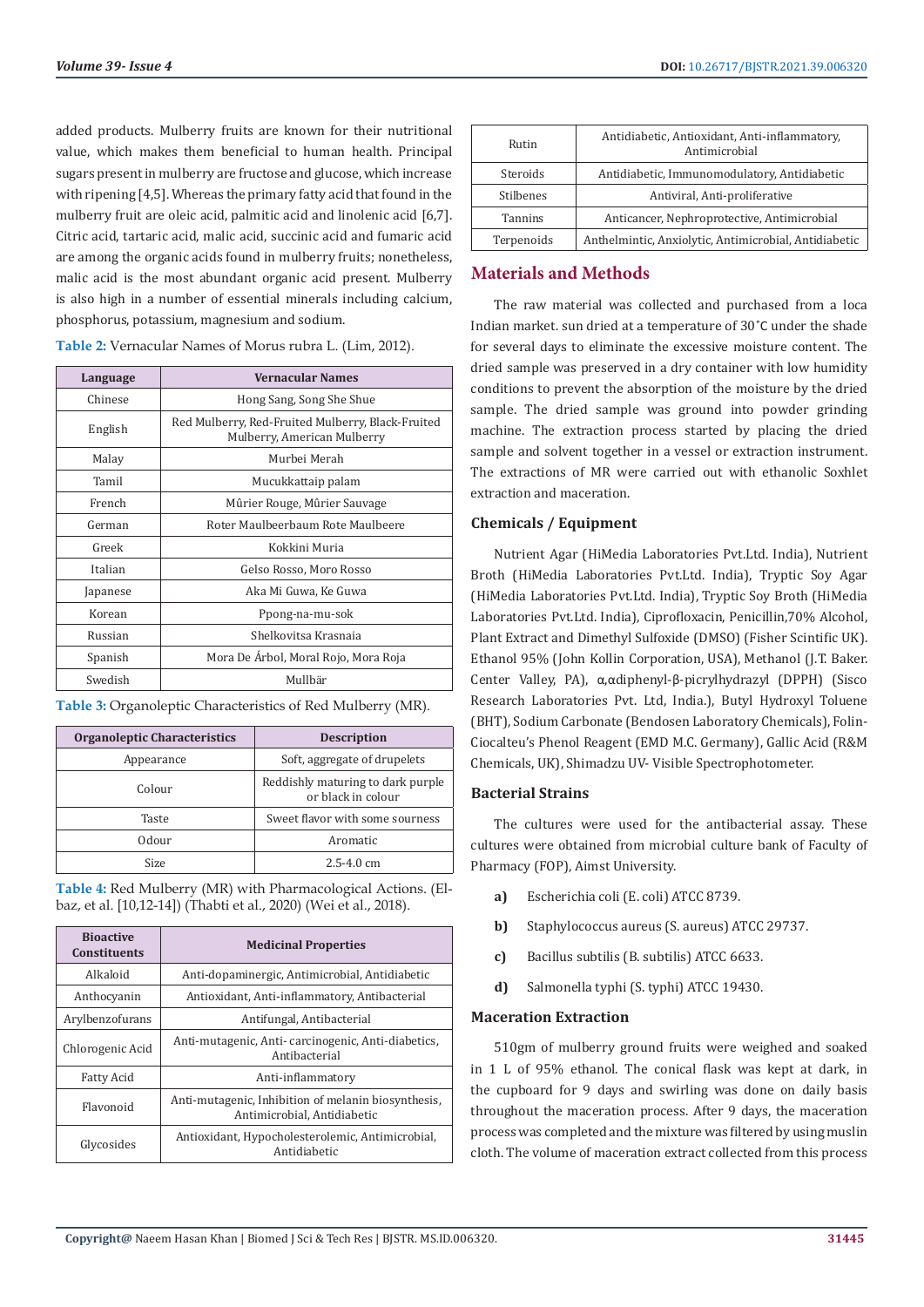was 850 ml. The maceration extract was evaporated using rotary evaporator (Rotary evaporated R-210 BUCHI, Corporation) at 75°C and the speed of the rotator was set to 100 rpm. The final volume of maceration semi solid product collected from this process was 300 ml.

# **Soxhlet Extraction**

450 gm of fruits ground powder were weighed and 1L ml of 95 % ethanol was poured into the soxhlet flask. The heating mantle was kept at 80 ºC. The duration for this Soxhlet extraction process to be completed was about 17hours. Decolorization of purple colour of the fruits was observed. The total volume of Soxhlet extract collected from this process was 350 ml. The extract was evaporated using rotary evaporator at 75°C and the speed of the rotator was set to 100 rpm. The extract was evaporated using rotary evaporator (Rotary evaporated R-210 BUCHI, Corporation) at 75°C and the speed of the rotator was set to 100 rpm. The final volume of product collected from this process was 250 ml. Figures 5 & 6 shows the evaporated extracts for maceration and hot extraction respectively.



**Figure 5:** Final maceration product semi-solid form.



**Figure 6:** Final Soxhlet product obtained in semi-solid form.

# **Phytochemical Analysis**

Phytochemical tests were carried out to identify the presence of carbohydrates, monosaccharides, polysaccharide, reducing sugar, pentose sugar, hexose sugar, galactose, protein, amino acid,

free fatty acid, saturated fatty acid, neutral lipid, volatile oil, steroid, terpenoid, glycoside (anthraquinones glycoside, cardiac glycoside, cyanogenic glycoside, coumarin glycoside, saponin glycoside), alkaloid, flavonoid, phenol and tannin. The total phenolic content of MR using 50 and 200µg/ml solution was determined by Folin– Ciocalteu reagent method using gallic acid as standard [8].

# **Antioxidant Assay**

Antioxidant activity of ethanolic extract of MR is studied using DPPH method. The DPPH is a stable free-radical which has a colour of purple, as the antioxidants react with the DPPH, the DPPH will be converted into non-radical DPPH-H form. Besides that, the colour of the DPPH will be decolorized from purple to light yellow colour. The degree of decolorization indicates the potency of the plant extracts in scavenging the free radicals. 0.1M of methanolic DPPH was freshly prepared by dissolving 3.94mg of DPPH crystalline powder in 100ml of methanol and kept in a clean beaker. Extracts (0.2 ml) at different concentrations (50–1000 μg/ml) was mixed with 0.8 ml of tris hydrochloric acid (HCl) buffer (100 mM; pH 7.4). One millilitre DPPH (500 mM in 1.0 ml ethanol or methanol) solution was added to the mixture. The mixture was shaken vigorously and incubated for 30 min at room temperature. The absorbance of the resulting solution was measured spectrophotometrically at 518 nm (Model UV 1800, Shimadzu, Japan). BHT is used a standard. All the determinations were carried out in triplicate. The following formula was used for the antioxidant activity determination [9]. DPPH Radical Scavenging Activity (%) =  $Acontrol-Asample A control x$ 100.

# **Antibacterial Assay**

The 10 mg/ml stock solution of ethanolic extract of MR is prepared using 0.5% DMSO (prepared using distilled water). The antimicrobial activity of ethanolic extract of MR against four pathogenic microorganisms (namely *Escherichia coli* [ATCC 8739], *Staphylococcus aureus* [ATCC 29737], *Bacillus subtilis* [ATCC 6633], *Salmonella typhi* [ATCC 19430]) was carried out. Using stock, the primary culture was prepared and used for preparation of subcultures of microorganism. The antibacterial activity was tested by agar well diffusion method. *E. coli*, *S. aureus*, *B subtilis* and *S. typhi* were spread onto the surface of nutrient agar with sterile swab (0.1 ml containg106 cell/ml). Six mm diameter wells were punched into the agar and filled with 0.1ml of the ethanolic extract or standards (penicillin and ciprofloxacin). Then incubated at 37°C for 24 hours. After 24 hours, zone of inhibition were measured. All experiments were carried out in triplicates.

Minimum Inhibitory Concentration (MIC) is determined by using the broth dilution method. Serial dilution was made between 1000 mg/ml and 62.5 mg/ml. Mueller- Hinton (MH) broth was prepared and 1ml was added into test tubes alongside 100μl of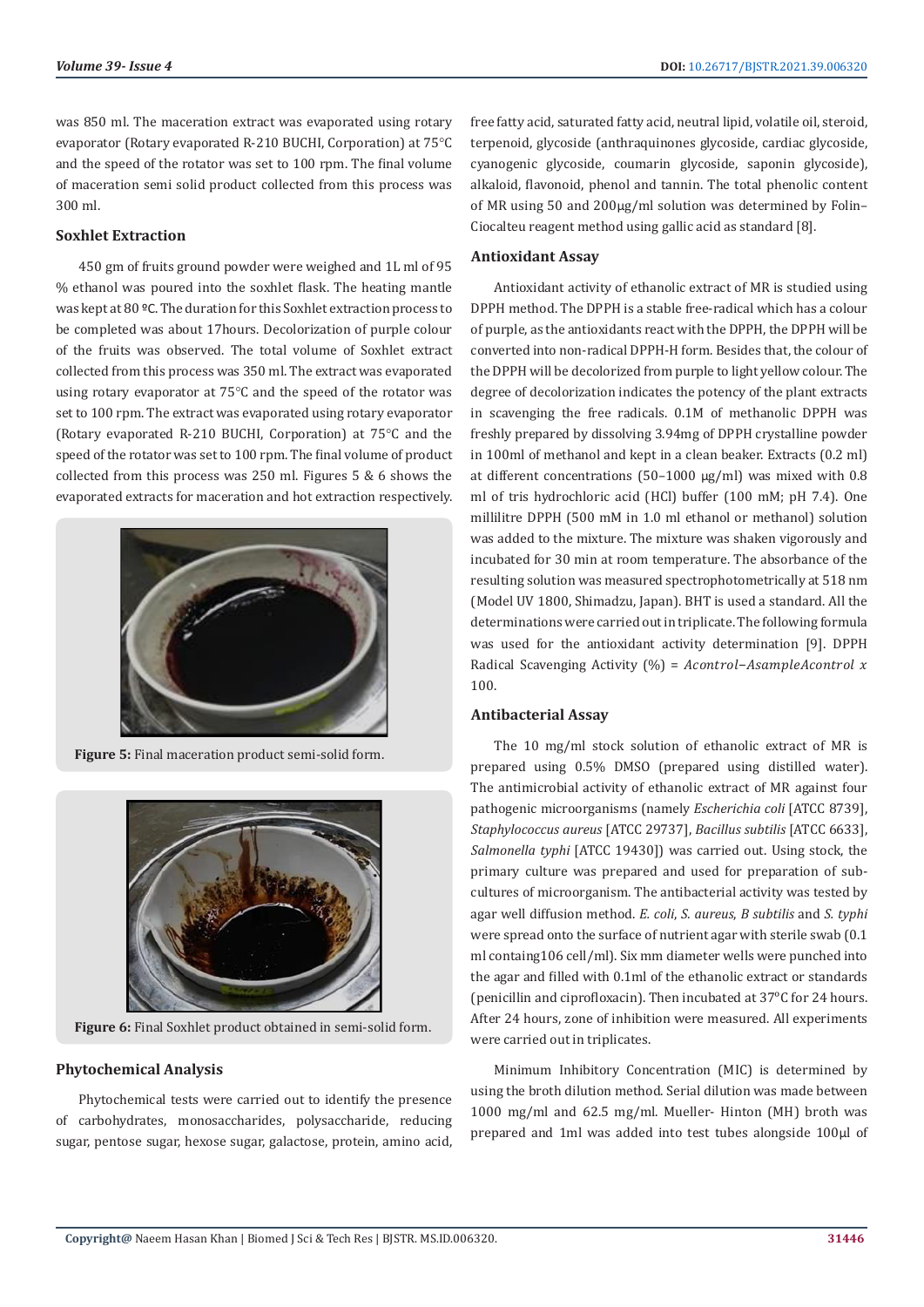selected ATCC strains. Then, 1ml of extracts with the concentrations mentioned above were introduced into the test tubes contained the broth and ATCC strain and mixed for even distribution. These test tubes were then incubated for 36 hrs at 37°C. As a positive control, 1 ml of selected antibiotics was added to the test tube while the negative control only contained selected ATCC strains [10]. The results obtained after incubation were compared to both the positive and negative control. The concentration of the extract that gave clear results (absence of turbidity) was considered as the MIC of the extract. The Minimum Bactericidal Concentration (MBC) was determined as the lowest concentration of extract that killed at least 99% of the initial bacterial number [11].

# **Antidiabetic Activity**

Healthy, adult, Sprague-Dawley (SD) rats (180  $\pm$  20 g) were used for the studies. The animals were obtained from Central animal house, AIMST University, Malaysia. Approval from the AIMST University Human and Animals Ethics Committee was obtained. The animals were housed in large, spacious polyacrylic cages at ambient room temperature with 12 h light/12 h dark cycle. A minimum of 5 days of acclimatization period was allowed before the animals are used in the experiment. The animals were fed with water and normal rodent pellet diet ad libitum. Diabetes mellitus will be induced in overnight-fasted rats by administration of single intraperitoneal (I.P.) injection of freshly prepared streptozotocin (STZ) with a dose of 60 mg/kg/mL [12]. To prevent the STZ-induced hypoglycaemia, rats administered with 10% dextrose solution after 24 h of STZ administration for next 24 h. Induction of diabetes was verified after 72 h by measuring blood glucose level with strips using glucometer and the animals allowed 14 days for the stabilization of blood glucose level [13]. On day 14, animals having a blood glucose level higher than 220 mg/dL were considered diabetic and included in the experiments. Diabetic animals were randomly divided into five groups (Group II–VI) as follows:

Group I: Normal control

Group II: Diabetic control

Group III: Diabetic animals treated with glibenclamide (20 mg/ kg/P.O.)

Group IV: Diabetic animals treated with ethanolic extract of MR (100 mg/kg/P.O.) Group V: Diabetic animals treated with ethanolic

**Table 5:** Results of Phytochemical Screening of MR.

Group I (normal control) and group II (diabetic control) rats were given 0.5% w/v carboxymethylcellulose (CMC) while the rats in group III treated with 20mg/kg body weight (BW) of glibenclamide and rats in group IV-V were administered with ethanolic extract of MR of 100mg and 200mg per kg. The standard and test drugs were suspended in 0.5% w/v CMC and administered once daily through oral gavage for 28 consecutive days. Throughout the study, variations in experiment animals' body weight will be monitored at regular intervals. At the end of the study, the blood samples withdrawn from all the experimental rats through retroorbital plexus puncture. The serum was separated from the blood sample and used for biochemical analysis.

#### **Statistical Analysis**

extract of MR (200 mg/kg/P.O.)

The value in the antidiabetic activity was expressed as mean ± Standard Error of the Mean (SEM). The data was analysed using one-way analysis of variance (ANOVA), followed by Tukey's posthoc test. P < 0.05 will be considered as statistically significant.

# **Results**

Phytochemical analysis showed the presence of carbohydrates, monosaccharides, reducing sugar, hexose sugar, galactose, protein, amino acid, neutral lipid, terpenoid, glycoside, anthraquinones glycoside, coumarin glycoside, alkaloid, flavonoid, phenol and tannin. The phytochemical screening is shown in Tables 5 & 6. The total phenolic content found was 6.420 mg GAE/g and 6.097 mg GAE/g for the concentrations of 50 and 200µg/ml respectively. Antioxidant activity of ethanolic extract of MR is studied using DPPH method and BHT was used as standard. In DPPH radical scavenging method, BHT and MR extract showed 50% inhibition (IC $_{50}$ ) at 84.04µg/ml and 182.82µg/ml, respectively. The antibacterial activity of ethanolic extract of MR was tested by using the *E. coli*, *S. aureus*, *S. typhi*, and *B. subtilis*. The extract concentrations used in the agar well diffusion method were 0.1, 0.2, 0.4, 0.6, 0.8 and 1.0 mg/ml, other than that, 5mg/ml of penicillin and ciprofloxacin was playing the role as a standard in this study. In the present study, there was no zone of inhibition observed in all concentrations of ethanolic MR extract. The microorganism used were all in active condition, this can be proven as the ciprofloxacin as well as penicillin showed a clear zone of inhibition.

| <b>S. NO</b> | Phytochemicals  | <b>Analysis Tests</b> | <b>Ethanolic Soxhlet Extract</b> | <b>Ethanolic Maceration</b><br><b>Extract</b> |
|--------------|-----------------|-----------------------|----------------------------------|-----------------------------------------------|
|              | Carbohydrates   | Molisch's Test        |                                  |                                               |
|              | Monosaccharides | Barfoed Test          |                                  |                                               |
|              | Polysaccharide  | Iodine Test for       | $\overline{\phantom{a}}$         |                                               |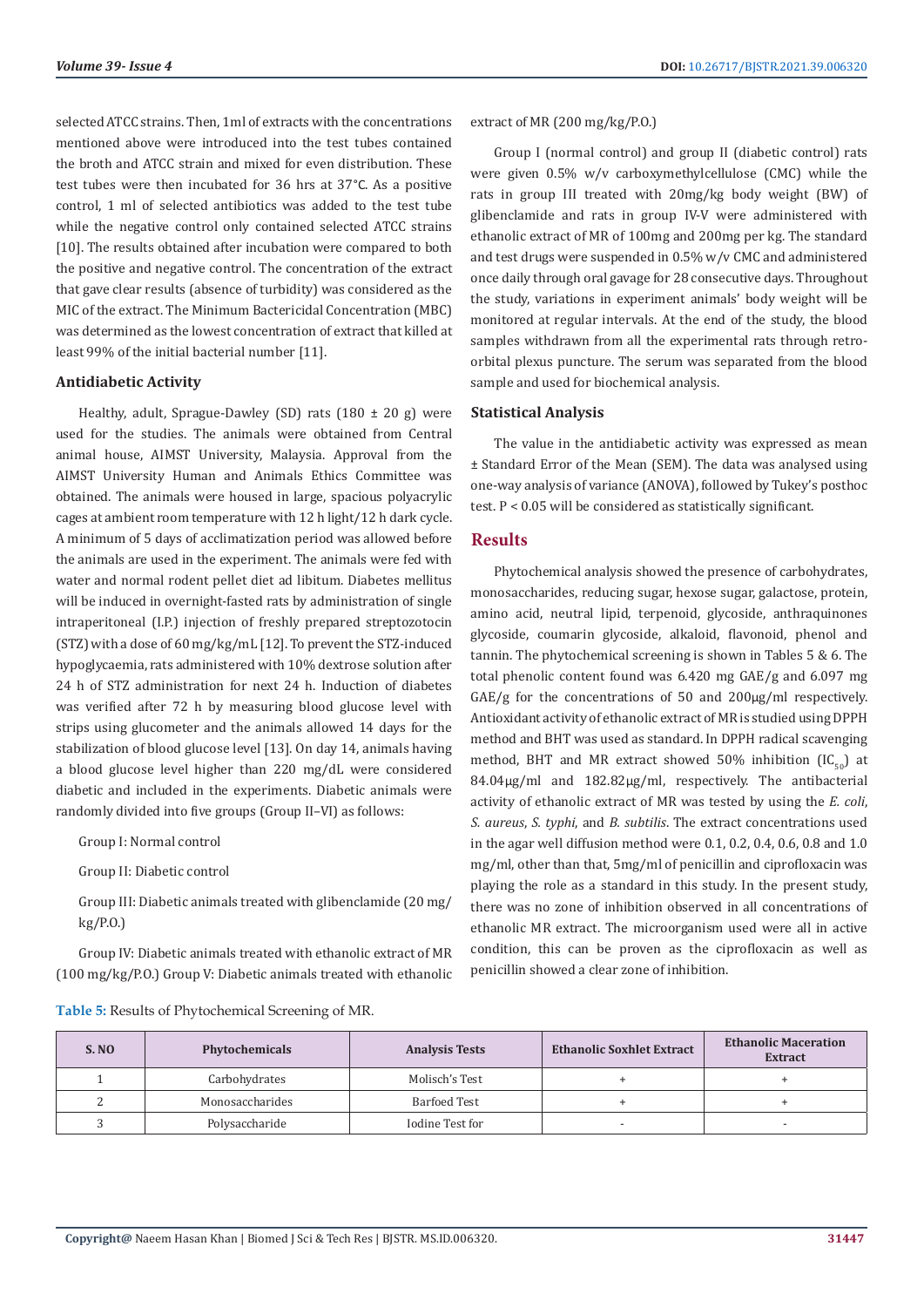|                  | $\overline{4}$        | a) Fehling's Test                         | $\bf{+}$                         | $\begin{array}{c} + \end{array}$ |
|------------------|-----------------------|-------------------------------------------|----------------------------------|----------------------------------|
|                  | Reducing Sugar        | b) Benedict's Test                        | $^+$                             | $\begin{array}{c} + \end{array}$ |
| 5                | Pentose Sugar         | <b>Bial's Test</b>                        | $\overline{\phantom{a}}$         | L,                               |
| $\boldsymbol{6}$ | Hexose Sugar          | Seliwanoff's Test                         | $\,$ +                           | $\ddot{}$                        |
| $\overline{7}$   | Galactose             | Tollen's Phloroglucinol Test              | $\,$ +                           | $\ddot{}$                        |
|                  |                       | a) Xanthoprotein Test                     | $\,$ +                           | $\qquad \qquad +$                |
| 8                | Protein               | b) Million Test                           | $\,$ +                           | $\ddot{}$                        |
|                  |                       | a) Ninhydrin Test                         | $^{\mathrm{+}}$                  | $\qquad \qquad +$                |
| 9                | Amino Acid            | b) Lead Acetate Test                      | $\,$ +                           | $\ddot{}$                        |
|                  |                       | c) Nitroprusside Test                     | $\begin{array}{c} + \end{array}$ | $\qquad \qquad +$                |
| 10               | Free Fatty Acid       | Free Fatty Acid Test                      | $\overline{\phantom{a}}$         | $\blacksquare$                   |
| 11               | Saturated Fatty Acid  | Copper Acetate Test                       | $^{\mathrm{+}}$                  | $\overline{\phantom{a}}$         |
| 12               | Neutral Lipid         | Copper Acetate Test                       | $\overline{\phantom{a}}$         | $+$                              |
| 13               | Volatile Oil          | Filter Paper Test                         | $\overline{a}$                   | L,                               |
|                  |                       | a) Liebermann-Burchard Test               | L,                               | L,                               |
| 14               | Steroid               | b) Salkowski Test                         | L,                               | $\overline{a}$                   |
| 15               | Terpenoid             | Salkowski Test                            | $\,$ +                           | $\ddot{}$                        |
| 16               | Glycoside             | Glycoside Test                            | $\ddot{}$                        | $\qquad \qquad +$                |
| 17               | Anthraquinones        | Modified Borntrager's Test                | $\,$ +                           | $\ddot{}$                        |
|                  | Glycoside             |                                           |                                  |                                  |
| 18               | Cardiac Glycoside     | Keller-Killiani Test                      | $\overline{a}$                   |                                  |
| 19               | Cyanogenic            | Ferriferrocyanide Test                    | l,                               | $\overline{a}$                   |
|                  | Glycoside             |                                           |                                  |                                  |
| 20               | Coumarin Glycoside    | Ferric Chloride Test                      | $\,$ +                           | $\ddot{}$                        |
| 21               | Saponin Glycoside     | Foam Test                                 | $\overline{a}$                   | ÷                                |
|                  |                       | a) Dragendorff's Test                     | $\,$ +                           | $\ddot{}$                        |
| 22               | Alkaloid              | b) Wagner's Test                          | $\,$ +                           | $\ddot{}$                        |
|                  |                       | c) Hager's Test                           | $^{\mathrm{+}}$                  | $\qquad \qquad +$                |
|                  |                       | a) Test with Sodium Hydroxide<br>Solution | $^{\mathrm{+}}$                  | $\ddot{}$                        |
| 23<br>Flavonoid  |                       | b) Test with Lead Acetate<br>Solution     | $\begin{array}{c} + \end{array}$ | $\ddot{}$                        |
|                  |                       | c) Shinoda Test                           | $\,$ +                           | $\qquad \qquad +$                |
|                  |                       | a) Liebermann's Test                      | $\,$ +                           | $\qquad \qquad +$                |
| 24               | Phenol                | b) Gelatin Test                           | $^+$                             | $\begin{array}{c} + \end{array}$ |
| 25               |                       | a) Ferric Chloride Test                   | $^{\mathrm{+}}$                  | $\begin{array}{c} + \end{array}$ |
| Tannin           | b) Bromine Water Test | $\,$ +                                    | $\ddot{}$                        |                                  |

Note: Positive results are denoted by (+) sign, negative results are denoted by (-) sign.

**Table 6:** Results of Phytochemical Screening.

| S. No | <b>Analysis Test</b>                 | <b>Ethanolic Soxhlet Extract</b> |
|-------|--------------------------------------|----------------------------------|
| ᅩ.    | Mayer's Test (Alkaloid Test)         |                                  |
|       | Wagner's Test (Alkaloid Test)        |                                  |
|       | <b>Tannins Test</b>                  |                                  |
| 4.    | Anthraquinones Test                  |                                  |
|       | Glycosides Test                      |                                  |
| 6.    | Barfoed's Test (Reducing Sugar test) |                                  |
| .,    | Molisch's Test (Reducing Sugar Test) |                                  |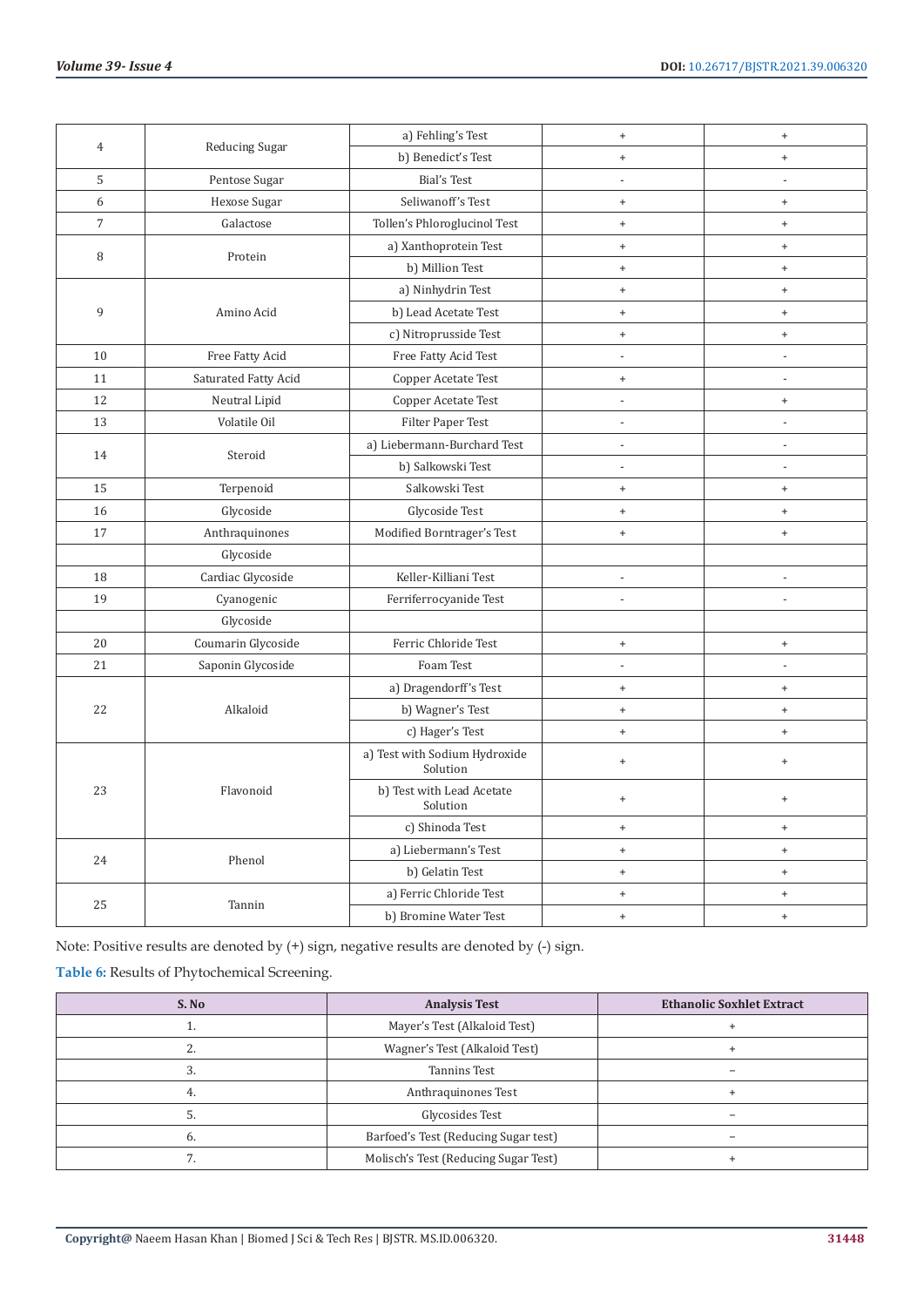|     | Fehling's Test (Reducing Sugar Test)       |                          |
|-----|--------------------------------------------|--------------------------|
|     | Saponin Test                               |                          |
| 10. | Flavonoids Test                            |                          |
|     | Salkowski Test (Terpenoids Test)           | $\overline{\phantom{a}}$ |
|     | Liebermann Burchard Test (Terpenoids Test) |                          |

In antimicrobial screening, ethanolic extract of MR exhibited antibacterial activity against *E. coli* with equivalent MIC and MBC identified at the concentration of 500 mg/ml, 250 mg/ml and 125 mg/ml and did not inhibit *S. aureus*. Anti-hyperglycaemic activity of ethanolic extract of MR was studied using STZ-induced diabetic rats. The diabetic animals were showed decreases in body weight but the results were not significant. The diabetic rats showed significant increases in the levels of glucose throughout the study when compared with that of control animals. Whereas the diabetic animals treated with glibenclamide or ethanolic extract of MR (100/ 200 mg/kg) showed significant decreases in the glucose levels when compare with that of diabetic control animals.

# **Antimicrobial Screening**

The antimicrobial activity of *Morus Rubra (MR)* ethanolic Soxhlet fruit extract was analyzed against the gram negative bacteria Escherichia coli and gram positive bacteria Staphylococcus aureus at 4 different concentrations: 500 mg/ml, 250 mg/ml, 125 mg/ml and 62.5 mg/ml. It was expressed by identifying the MIC and MBC of fruit extract through the broth tube dilution method. The obtained result from the MIC test showed that turbidity was observed in all the assay tubes that tested against the S. aureus. Therefore, three tubes with the least turbidity were selected and subjected for MBC.

# **Preparation of Tryptic Soy Agar Plate**

Tryptic soy broth or trypticase soy broth (frequently abbreviated as TSB) is used as a culture broth to grow aerobic bacteria. It is a complex, general purpose medium that is routinely used to grow certain pathogenic bacteria, which tend to have high nutritional requirements (i.e., they are fastidious). Its agar counterpart is Tryptic Soy Agar (TSA). One of the components of Tryptic soy broth is Phytoene which is an enzymatic digest of soybean meal). TSB is frequently used in commercial diagnostics in conjunction with the additive sodium thioglycolate which promotes growth of anaerobes. Tryptic Soy Agar was only applied for the Bacillus subtilis out of the 4 chosen bacterial strains. 20g of tryptic soy agar powder was weighed and transferred into 500ml of distilled water. The conical flask was subjected to sterilization with the use of autoclave for 2 hours at the temperature of 121˚C. In the biosafety cabinet, the freshly prepared sterilized tryptic soy agar was poured into the sterilized Petri plates. The inoculation

loop was used to eliminate the bubble formed on the surface of the tryptic soy agar before solidification occurs. Approximately, 25ml of the tryptic soy agar was poured into the sterilized Petri plates, these plates were allowed to cool down and solidified in the biosafety cabinet. These plates were incubated in an upside-down position at the temperature of 37˚C and were taken out during the agar well diffusion test.

# **Agar Well Diffusion**

Before the initiation of the agar well diffusion test, the biosafety cabinet was sterilized with 70% alcohol and the UV light was switched on for 10 minutes. Apart from that, the plant extract dilutions, antibiotic dilutions with the concentration of 5mg/ml (Penicillin and Ciprofloxacin), bacteria strains, bacteriological loop, sterilized cork borer, sterilized micropipette tips and micropipette (p100), Bunsen burner and nutrient agar plate were prepared in prior of the test. After switched off the UV light and placement of all materials in the biosafety cabinet, gloves were worn and 70% alcohol was applied properly to sanitize the gloves to prevent contamination occurs. NA/TSA (nutrient agar/tryptic soy agar), date, name, bacterial strain, ATCC code and antibiotics were labelled accordingly at the bottom side of the plates. 0.1 ml of broth that contained bacterial strain was pipetted into the Petri plates with the use of a micropipette. The sterilized glass spreader was used to spread the bacterial strains evenly on the plate. After every spreading, the glass spreader should be sanitized with 70% alcohol and showed to the flame.

Then the sterilized cork borer was used to make wells on the agar plate. There were 4 wells punched in one Petri plate, each well was separated from each other in equal distance. The plates were prepared in a triplicate manner for the comparison purpose, as well as the positive and negative plates. The cork borer was sterilized every time after use. The agar which was fitted inside the cork borer after punching the wells was discarded. The different concentrations of plant extract as well as different antibiotics were added into the wells by using a micropipette. The wells were filled until 60% of the height of the wells. The micropipette tips were discarded after each concentration of plant extract and antibiotics was performed. This can prevent an alteration of the concentration of plant extract and antibiotics. The Petri plates were then incubated in an incubator at the temperature of 37˚C for 24 hours. The zone of inhibition of the plates was observed and recorded.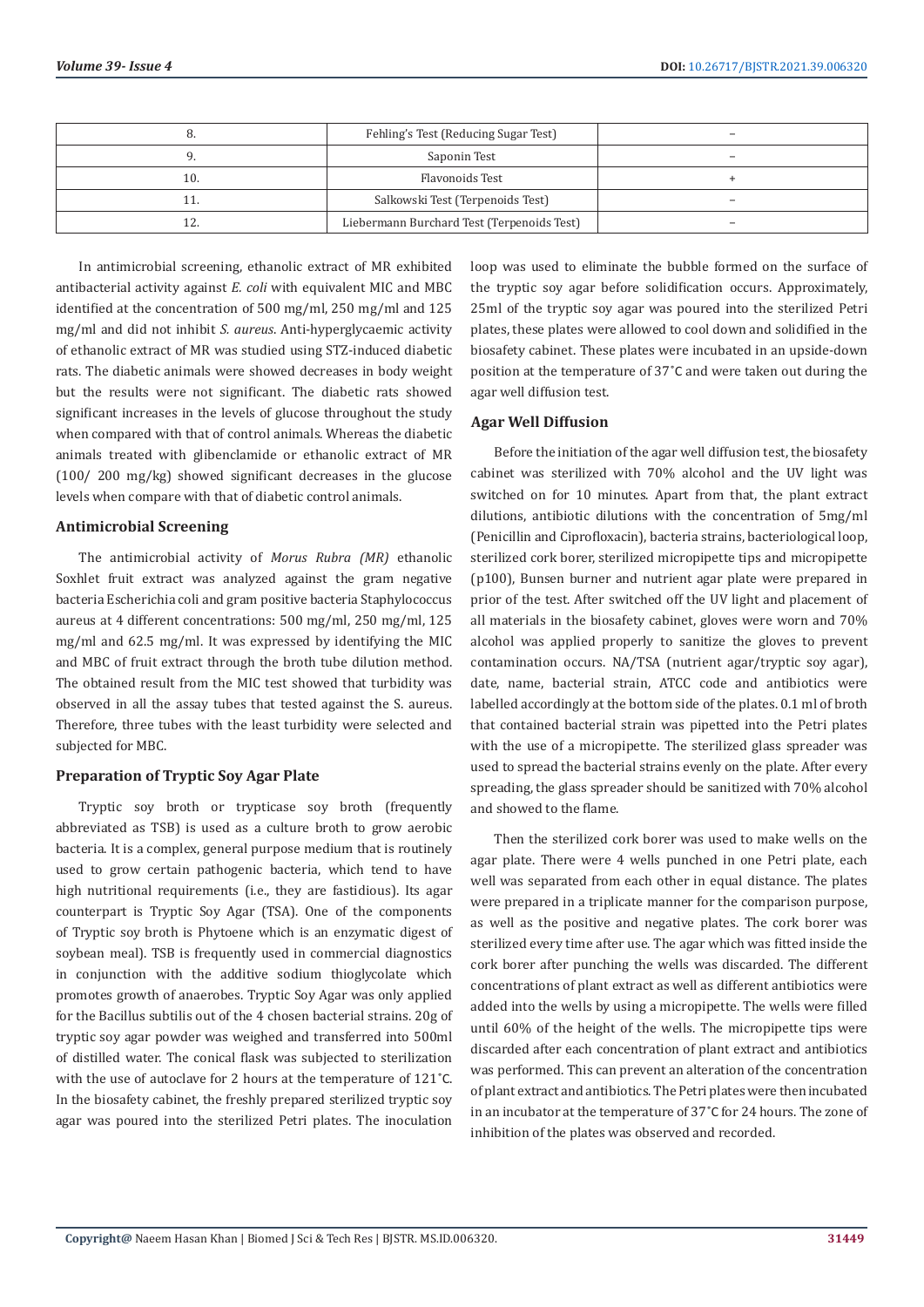# **Minimum Inhibitory Concentration (MIC)**

5 loops of the bacterial strains were cultured in each sterile nutrient broth and then incubated at 37°C for 24 hours, centrifuged at 5000 rpm for 10 minutes.

**Preparation of Standard McFarland Bacterial Culture:** The nutrient broth as well as tryptic soy broths were prepared freshly. These broths were sterilized for 2 hours at the temperature of 121˚C and were allowed to cool down. In the biosafety cabinet, 5 loop full of Bacillus subtilis bacteria colonies were inoculated into the tryptic soy broth. This step was repeated for the other three bacteria which were inoculated in the nutrient broth. These broths were incubated for 24 hours at the temperature of 37˚C in an incubator. Then, these broths that contained bacteria strains were centrifuged at 5000rpm for 10 minutes. The supernatant was discarded and the cell pellet formed was collected and re-suspended in the sterile nutrient broth and tryptic soy broth. By using the UV spectrophotometer, the seeded broths were standardized to the value 0.5 of the absorbance according to McFarland standard at the wavelength of 517nm.

**Preparation of Sample:** The extracts were obtained from the Soxhlet extraction method using 95% ethanol. 4 different concentrations of the extracts were prepared at 25, 50, 100, 200µg/ml. 2 mg of extracts was dissolved in 10ml of ethanol, forming a stock solution with a concentration of 200µg/ml. Then it was double-diluted by mixing 2ml of the stock solution and 2ml of ethanol to obtain the concentration of 100µg/ml. The same procedure was repeated and obtained 50µg/ml in concentration. Next, 1ml of stock solution was taken and mixed with 2ml of ethanol to obtain a concentration of 25µg/ml. 4 test tubes were prepared and 0.2ml of the sample solution were taken and transferred into the test tube prepared. 4ml of 2.5% sodium carbonate and 0.2ml of Folin-Ciocalteu reagent was added to each of the test tubes. The test tubes were allowed to sit for 2 hours. The absorbance of the standard solution was examined by 750nm UV spectrophotometry and was recorded.

**Preparation of Blank:** 0.2ml of Folin-Ciocalteu reagent, 4ml of 2.5% sodium carbonate and 0.2ml of ethanol were added into the test tube and it was allowed to sit for 2 hours. The absorbance of the standard solution was examined by 750nm UV spectrophotometry. The values of absorbance of standard and sample obtained were then utilized in plotting the graph of UV absorbance against the concentration of sample and standard.

# **Serial Dilution of Minimum Inhibitory Concentration (MIC) Assay**

Before starting the MIC assay, the biosafety cabinet was sanitized with 70% alcohol and the UV light was switched on for 10 minutes. 2.5 g of plant extract was measured using an analytical balance and mixed with 25ml of 0.5% DMSO (dimethyl sulphoxide), forming the stock solution with a concentration of 10mg/ml. The mixtures with the concentration of 50, 25, 12.5, 6.25, 3.125, 1.5625 mg/ml were formed upon two-fold serial dilution. 2 ml of the stock solution and 2ml of the standard McFarland seeded broth were taken by using a micropipette and mixed in the sterilized test tube, thus obtained a concentration of 50mg/ml. 2 ml of the stock solution and 2ml from the first test tube were taken by using a micropipette and mixed in the sterilized test tube, thus obtained a concentration of 25mg/ ml. 2 ml of the stock solution and 2ml from the second test tube were taken by using a micropipette and mixed in the sterilized test tube, thus obtained a concentration of 12.5mg/ml. 2 ml of the stock solution and 2ml from the third test tube were taken by using a micropipette and mixed in the sterilized test tube, thus obtained a concentration of 6.25mg/ml. 2 ml of the stock solution and 2ml from the fourth test tube were taken by using a micropipette and mixed in the sterilized test tube, thus obtained a concentration of 3.125mg/ml. 2 ml of the stock solution and 2ml from the fifth test tube were taken by using a micropipette and mixed in the sterilized test tubes.

2ml of the mixture was pipetted and discarded, thus obtained a concentration of 1.5625mg/ml. The positive tube that contained seeded broth and the negative tube that contained sterile nutrient or tryptic soy broth were prepared accordingly. The micropipette tips were discarded after finished transferring each set of test tubes. These tubes were fitted with cotton wool and covered with double-folded aluminium foil the tubes were incubated for 24 hours at the temperature of 37˚C. The turbidity of each of the tubes were observed and recorded. In contrast, the extract that tested against the *E. coli* showed clear solution at concentration of 500 mg/ml, 250 mg/ml and 125 mg/ml. This indicated that ethanolic Soxhlet extract of Morus rubra did not exhibit antibacterial action against *E. coli* at these concentrations. Hence, these three assay tubes were subculture on fresh sterilized nutrient agar plates to find out the MBC of the fruit extract on *E. coli*. From the MBC analysis, the nutrient agar plates for the S. aureus showed the bacterial growth revealed that the ethanolic fruit extract had bacteriostatic or bactericidal effect against *S. Aureus*. However, positive results were obtained for the *E. coli* in which there is no observed bacterial growth on all three nutrient agar plates. Therefore, the fruit extract possessed equivalent MIC and MBC on *E. coli*, ranged from 125 mg/ ml to 500 mg/ml. These results suggested that ethanolic Morus rubra extract was more susceptible to the gram positive bacteria than gram negative bacteria. The antibacterial properties of the red mulberry may be due to the presence of phenolic compounds in abundance such as flavonoid. At a low concentration, the phenols were acted as bacteriostatic and at a high concentration, phenols may act as bactericidal. The results are shown in Table 7. MCB results are laid down in Figures 7 & 8.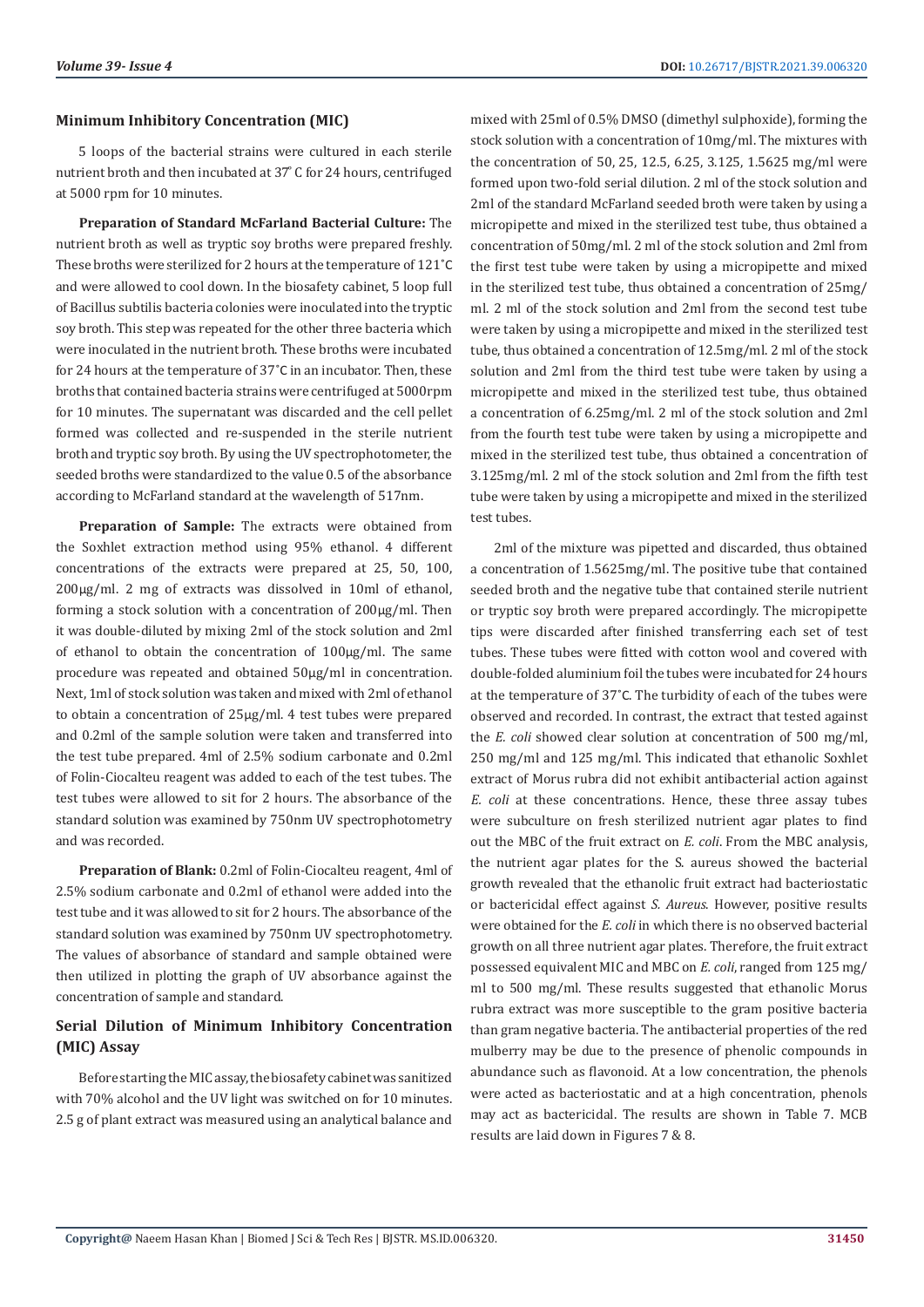

**Figure 7:** MBC result of triplicate sets *E.Coli* and a positive control plate. There is no observed bacterial growth on the agar plate excluded the positive control plate.



**Figure 8:** MBC result of triplicate sets *S.aureus* and a positive control plate. The bacterial growth was observed on all the agar plates.

| <b>Soxhlet Extract</b> | The Growth of Bacteria |                  |
|------------------------|------------------------|------------------|
| Concentration (mg/ml)  | E. coli                | <i>S. aureus</i> |
| 500                    |                        |                  |
| 250                    |                        |                  |
| 125                    |                        |                  |
| .ን 5                   |                        |                  |

**Table 7:** Results of MIC and MBC of Ethanolic Soxhlet Extract.

# **Antioxidant screening**

The MR were cleanly washed and air-dried at room temperature for 1 week to prevent deterioration. MR were passed through a sieve 1.40 mm to remove the unwanted impurities and then pulverized into powder form using the mortar and pestle. The extraction of the seeds was carried out using ethanol as an extracting solvent. The Soxhlet extraction method was employed to extract the chemical constituents in the MR. 19.38 gm of the MR powder was inserted into a thimble 300 ml of ethanol was measured accurately and added into the round bottom flask. The running of tap water has remained until the whole apparatus cools down. The MR extract contained in the round bottom flask was poured into a cleaned and dried

conical flask (1000 ml). The conical flask was covered with cotton wool and aluminium foil to prevent evaporation. The ethanolic extract of MR was evaporated by using the rotary evaporator. The temperature of the rotary evaporator was set at 80˚C. The process was continued until no notable changes were observed. The MR extract was poured into a clean beaker. The collected pure extract was introduced into a China dish and placed on the hot water bath for further evaporation.

# **Determination of total Phenolic Content Preparation of Standard**

Gallic acid was used as a standard in this assay and compared with the sample to identify the presence of phenolic compounds in the plant extract. Five different concentrations of Gallic acid were prepared at 1, 2, 4, 6, 8 and 10µg/ml. The stock solution was prepared by dissolving 10mg of Gallic acid in 10ml of 95 % ethanol. Then, 1ml of the solution was diluted with 9ml of ethanol to obtain a concentration of 100µg/ml. The same procedure was repeated until the final concentration of 1µg/ml was obtained. From the stock solution, 1.0, 0.8, 0.6, 0.4, 0.2, 0.1ml were pipetted into 6 different tubes and labelled accordingly. The volume was then made up to 10ml with 95% ethanol. Another 6 clean tubes were prepared. 0.2ml of the standard solution were taken and transferred into the test tube prepared. 4 ml of 2.5% sodium carbonate and 0.2ml of Folin-Ciocalteu reagent was added to each of the test tubes. The test tubes were allowed to sit for 2 hours. The absorbance of the standard solution was examined by 750nm UV spectrophotometry and was recorded.

**Preparation of Sample:** Four different concentrations of the extracts were prepared at 25, 50, 100, 200µg/ml. 2 mg of extracts was dissolved in 10ml of ethanol, forming a stock solution with a concentration of 200µg/ml. Then it was double-diluted by mixing 2ml of the stock solution and 2ml of ethanol to obtain the concentration of 100µg/ml. The same procedure was repeated and obtained 50µg/ml in concentration. Next, 1ml of stock solution was taken and mixed with 2ml of ethanol to obtain a concentration of 25µg/ml. 4 test tubes were prepared and 0.2ml of the sample solution were taken and transferred into the test tube prepared. 4ml of 2.5% sodium carbonate and 0.2ml of Folin-Ciocalteu reagent was added to each of the test tubes. The test tubes were allowed to sit for 2 hours. The absorbance of the standard solution was examined by 750nm UV spectrophotometry and was recorded.

**Preparation of Blank:** 0.2ml of Folin-Ciocalteu reagent, 4ml of 2.5% sodium carbonate and 0.2ml of ethanol were added into the test tube and it was allowed to sit for 2 hours. The absorbance of the standard solution was examined by 750nm UV spectrophotometry. The values of absorbance of standard and sample obtained were then utilized in plotting the graph of UV absorbance against the concentration of sample and standard.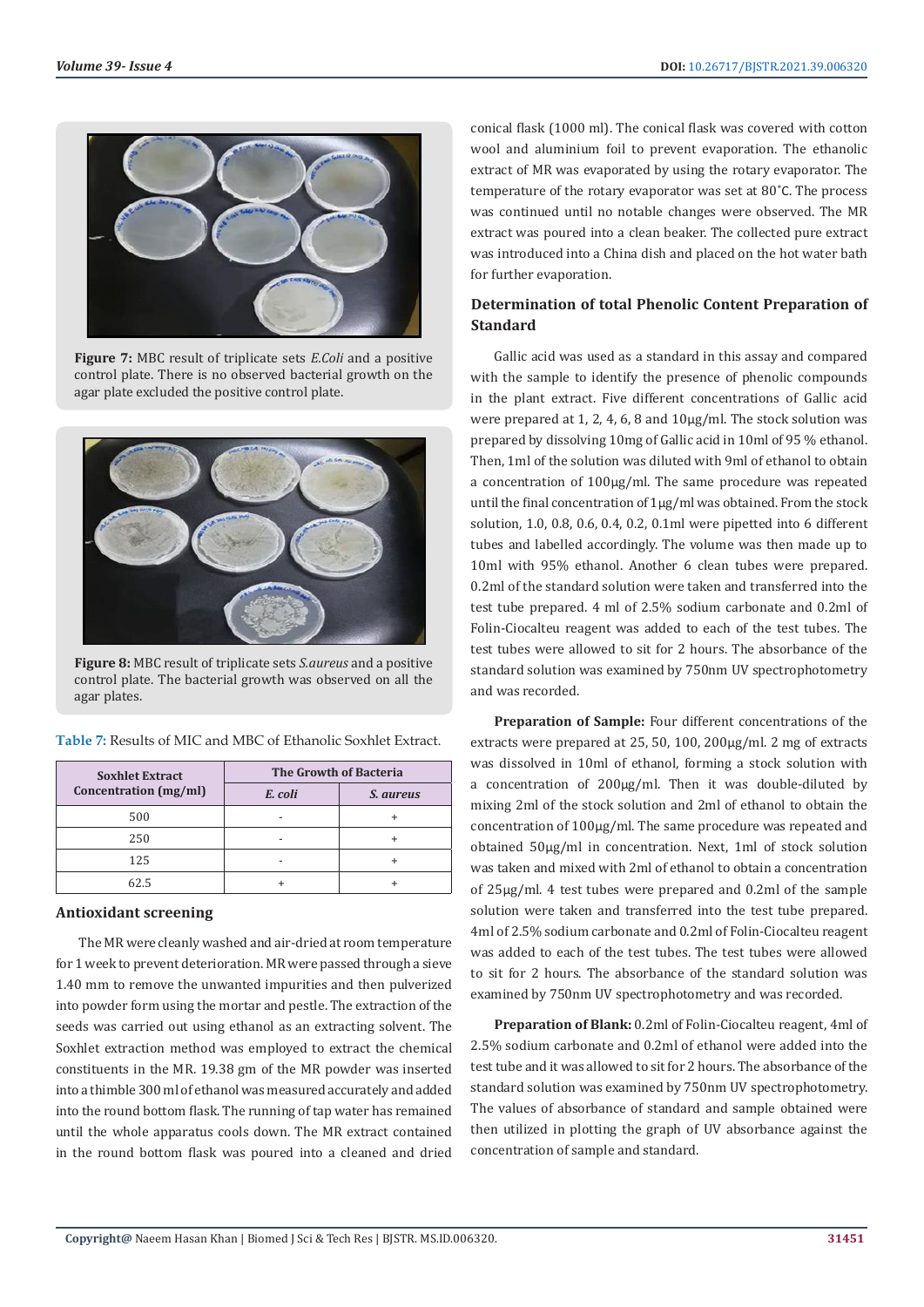# **DPPH Radical Scavenging Assay (diphenyl-picrylhydrazyl hydrate)**

**Preparation of DPPH Solution:** 0.1mM of methanolic DPPH was freshly prepared by dissolving 3.94mg of DPPH crystalline powder in 100ml of methanol and kept in a clean beaker. The beaker was covered with aluminium foil to prevent oxidation.

**Preparation of Standard:** BHT was used as a standard in this assay. Six different concentrations of BHT solutions were prepared at 10, 20, 40, 60, 80 and 100µg/ml. The stock solution was first prepared by dissolving 10mg of BHT in 10ml of methanol. 1ml of the solution was then diluted ten-fold with 9ml of methanol to obtain a concentration of 100µg/ml. From the stock solution, 10, 8, 6, 4, 2, 1ml were pipetted into 6 different test tubes and made up to 10ml with methanol. Then, 3ml of 0.1mM DPPH reagent was added to 2.5ml of different concentrations of methanolic extracts. The mixtures were shaken and labelled accordingly. The test tubes were allowed to keep in the dark for 30 minutes. The absorbance was measured at 518nm using a UV spectrophotometer.

**Preparation of Sample:** The steps in preparation of DPPH solution were repeated in the preparation of the sample, in which the BHT was changed to the plant extract. The absorbance was measured at 518nm using a UV spectrophotometer.

**Preparation of Blank:** The blank solution was prepared by mixing 3ml of 0.1mM DPPH reagent and 2.5ml of methanol, the solution was allowed to stand in the dark for 30 minutes. The absorbance was measured at 518nm using a UV spectrophotometer. The values of absorbance of standard and sample obtained were then utilized in plotting the graph of UV absorbance against concentration of the sample and standard.

# **Antibacterial Assay**

# **Sterility Test of Ethanolic MR Extract**

Before the initiation of phytochemical screening, antibacterial and antioxidant assay of MR extract. The extract was streaked on nutrient agar and was incubated for 24 hours at the temperature of 37˚C. Due to the movement control order in Malaysia, the plant extract was kept in the fridge for about 3 months, therefore the growth promotion test is able to determine whether microbes were present in the plant extract. This enables us to ensure positive results for all tests, especially antibacterial assay. There was no bacterial growth observed after 24 hours of incubation.

**Serial Dilution of Extract:** Before the dilution of plant extract, the 0.5% DMSO was prepared by measured 0.5ml of DMSO and mixed with 99.5ml of sterilized distilled water. 400mg of plant extract was weighed with the use of analytical balance and it was transferred to a clean beaker that contained 40ml of 0.5% DMSO. This gave rise to the formation of a stock solution with a concentration of 10mg/ml. Next, the beaker was subjected to sonication to ensure complete mixing of the two different liquid. From the stock solution, 10, 8, 6, 4, 2, 1ml were pipetted into 6 different sterilized universal tubes and were labelled accordingly. The volume was then made up to 10ml with 0.5% DMSO. The universal tubes were tightly screwed and kept in the refrigerator for storage.

**Preparation of Bacterial Strains:** 1.95g of nutrient broth powder and 1.5g of tryptic soy broth powder were weighed accurately using an analytical balance and transferred into 4 different conical flasks (100ml). These conical flasks were labelled accordingly.

**Preparation of Nutrient Agar Plate:** 11.2g of nutrient agar powder was weighed 3 times and transferred into 3 conical flasks (1000ml). 400ml of distilled water was measured accurately and poured into each of the flasks. After putting magnetic beads into 3 of the conical flasks, these conical flasks were placed on the magnetic stirrer to facilitate the dissolving process. The mouth of the conical flasks was fitted with cotton wool and covered with double-folded aluminium foil. The conical flasks were subjected to sterilization with the use of autoclave for 2 hours at the temperature of 121˚C. In the biosafety cabinet, the freshly prepared sterilized nutrient agar was poured into the sterilized Petri plates. The inoculation loop was used to eliminate the bubble formed on the surface of the nutrient agar before solidification occurs. Approximately, 25ml of the nutrient agar was poured into the sterilized Petri plates, these plates were allowed to cool down and solidified in the biosafety cabinet. These plates were incubated in an upside-down position at the temperature of 37˚C and were taken out during the agar well diffusion test.

**Preparation of Tryptic Soy Agar Plate:** Tryptic soy broth or Trypticase soy broth (frequently abbreviated as TSB) is used as a culture broth to grow aerobic bacteria. It is a complex, general purpose medium that is routinely used to grow certain pathogenic bacteria, which tend to have high nutritional requirements (i.e., they are fastidious). Its agar counterpart is tryptic soy agar (TSA). One of the components of Tryptic soy broth is Phytoene which is an enzymatic digest of soybean meal). TSB is frequently used in commercial diagnostics in conjunction with the additive sodium thioglycolate which promotes growth of anaerobes. Tryptic Soy Agar was only applied for the Bacillus subtilis out of the 4 chosen bacterial strains. 20g of tryptic soy agar powder was weighed by using an analytical balance and transferred into a 1000ml conical flask.

500ml of distilled water was poured into the conical flask and labelled accordingly. After putting the magnetic bead into the conical flask, the conical flask was placed on the magnetic stirrer to facilitate the dissolving process. The mouth of the conical flask was fitted with cotton wool and covered with double-folded aluminium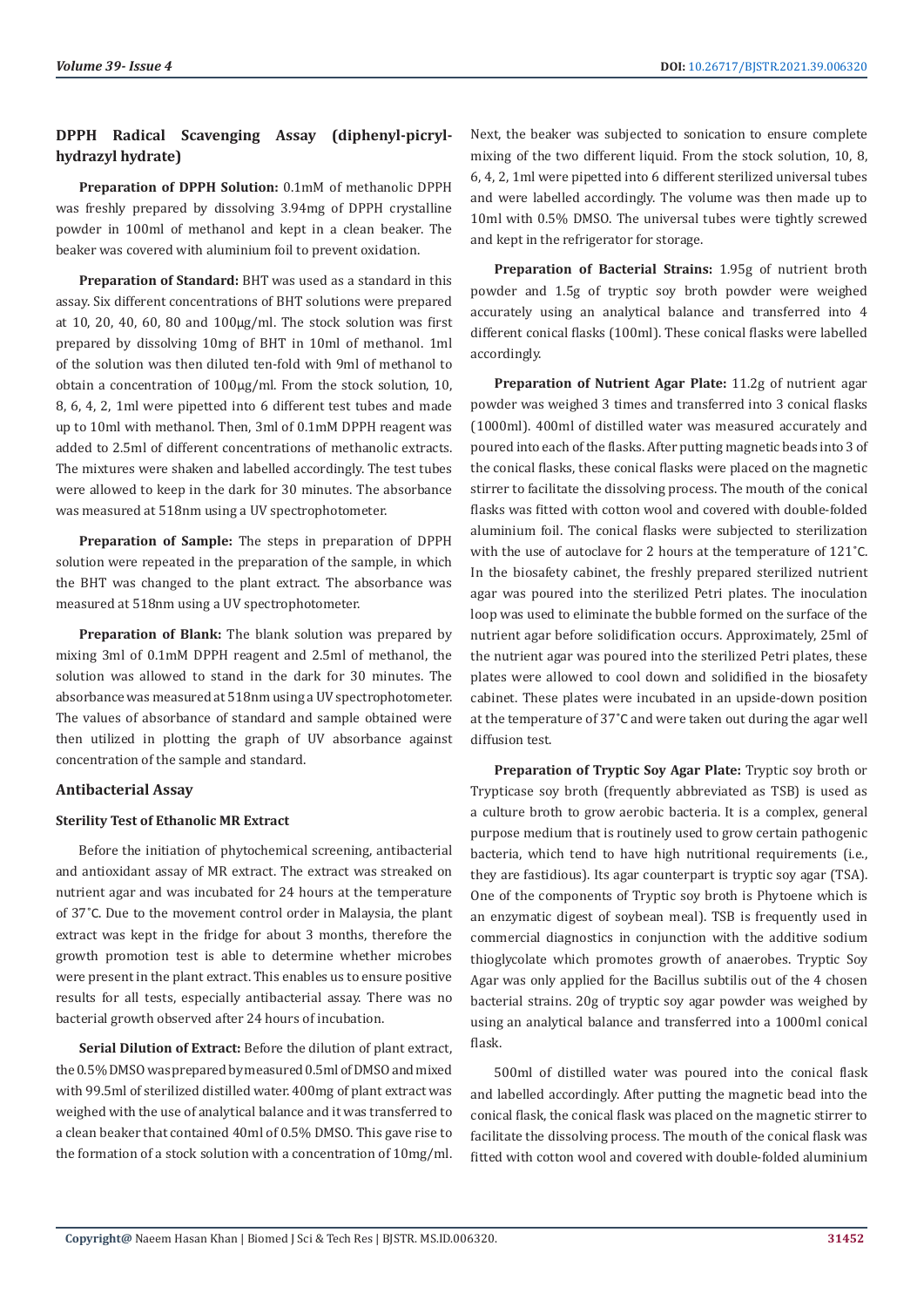foil. The conical flask was subjected to sterilization with the use of autoclave for 2 hours at the temperature of 121˚C. In the biosafety cabinet, the freshly prepared sterilized tryptic soy agar was poured into the sterilized Petri plates. The inoculation loop was used to eliminate the bubble formed on the surface of the tryptic soy agar before solidification occurs. Approximately, 25ml of the tryptic soy agar was poured into the sterilized Petri plates, these plates were allowed to cool down and solidified in the biosafety cabinet. These plates were incubated in an upside-down position at the temperature of 37˚C and were taken out during the agar well diffusion test.

**Phytochemical Screening of Ethanolic MR Extract:** The MR was extracted with 95% ethanol, and the plant extract was undergone phytochemical screening. In the present study, the results obtained for the phytochemical screening of MR ethanolic extract was analysed and it was found out that alkaloids, anthraquinone, carbohydrate and flavonoids were present in the sample. The alkaloid content was tested with Mayer's and Wagner's reagent. Mayer's reagent is an alkaloidal precipitating reagent which its function is to determine the presence of alkaloids in natural products. Most alkaloids will be precipitated in a neutral or slightly acidic solution owing to Mayer's reagent. Cream colour precipitate will be obtained upon observation. The ethanolic extract of MR showed positive results for both Mayer's and Wagner's tests, which indicates the MR contained alkaloids component.

# **Antioxidant Assay**

**Determination of Total Phenolic Content (TPC):** In this research, the antioxidant potential of the MR was determined by using DPPH free radicals scavenging method and BHT was used as a standard. The DPPH is a stable free-radical which has a colour of purple, as the antioxidants react with the DPPH, the DPPH will be converted into nonradical DPPH-H form. Besides that, the colour of the DPPH will be decolorized from purple to light yellow colour. The degree of decolorization indicates the potency of the plant extracts in scavenging the free radicals.

 $(DPPH) + H-A \rightarrow DPPH - H + A$ (*Purple*) (*Yellow*)  $(Purple)$ 

Subsequently, the plant extract was prepared in the concentration of 10, 20, 40, 60, 80 and 100  $\mu$ g/ml and mixed with the DPPH, the absorbance was determined at 518nm after kept the tubes in the dark for 30 minutes. Phenolic compounds are very essential plant constituents which responsible for the antioxidant activity due to its redox properties. As a basis, Folin-Ciocalteu reagent was used to measure the phenolic content of different concentrations of plant extract. In this test, the Gallic acid was used as a standard and the total phenolic content was calculated by using the formula  $C = (A/B)$  x dilution factor. The results were derived

from the calibration curve of Gallic acid, it was expressed as Gallic acid equivalents (GAE) per gram of samples. In the present study, the total phenolic content found was 6.420 mg GAE/g and 6.097 mg GAE/g for the concentrations of 50 and 200µg/ml respectively. The following formula was used for the antioxidant activity determination.

$$
DPPH \text{ Radical Scavenging Activity } (\%) = \frac{Acontrol}{Acontrol} - A sample \times 100
$$

The concentration and absorbance of Gallic acid determined by U.V and concentration of MR ethanolic absorbance is shown in Table 8 and Graph 1 is drawn, respectively. The concentration, absorbance and the corresponding percentage of scavenging of BHT for DPPH Free Radical Scavenging Assay is shown in Table 9. The concentration, absorbance and the corresponding percentage of scavenging of ethanolic MR extract is placed Table 10 while Graph of percentage scavenging against the standard concentration is drawn in Graph 2. Table 11 represents The concentration, absorbance and the corresponding percentage of scavenging of ethanolic MR extract. The Graph of percentage scavenging against the sample concentration is shown in Graph 3.

**Table 8:** Concentration and absorbance of Gallic acid determined by the UV Spectrophotometer.

| Concentration (µg/ml) | Absorbance (517nm) |
|-----------------------|--------------------|
|                       | 0.157              |
| 2                     | 0.176              |
| 4                     | 0.183              |
| 6                     | 0.191              |
| 8                     | 0.201              |
| 10                    | 0.216              |

**Table 9:** Concentration and absorbance of Ethanolic MR extract.

| Concentration $(\mu g/ml)$ | Absorbance (517nm) |
|----------------------------|--------------------|
| 25                         | 0.541              |
| 50                         | 0.233              |
| 100                        | 0.150              |
| 200                        | 0.229              |

**Table 10:** The concentration, absorbance and the corresponding percentage of scavenging of BHT (butylated hydroxytoluene).

| Concentration<br>$(\mu g/ml)$ | <b>Standard</b><br>Absorbance<br>(518nm) | <b>Percentage of Scavenging</b><br>(%) |
|-------------------------------|------------------------------------------|----------------------------------------|
| 10                            | 0.346                                    | 37.99%                                 |
| 20                            | 0.390                                    | 30.11%                                 |
| 40                            | 0.418                                    | 25.09%                                 |
| 60                            | 0.455                                    | 18.46%                                 |
| 80                            | 0.477                                    | 14.52%                                 |
| 100                           | 0.018                                    | 96.77%                                 |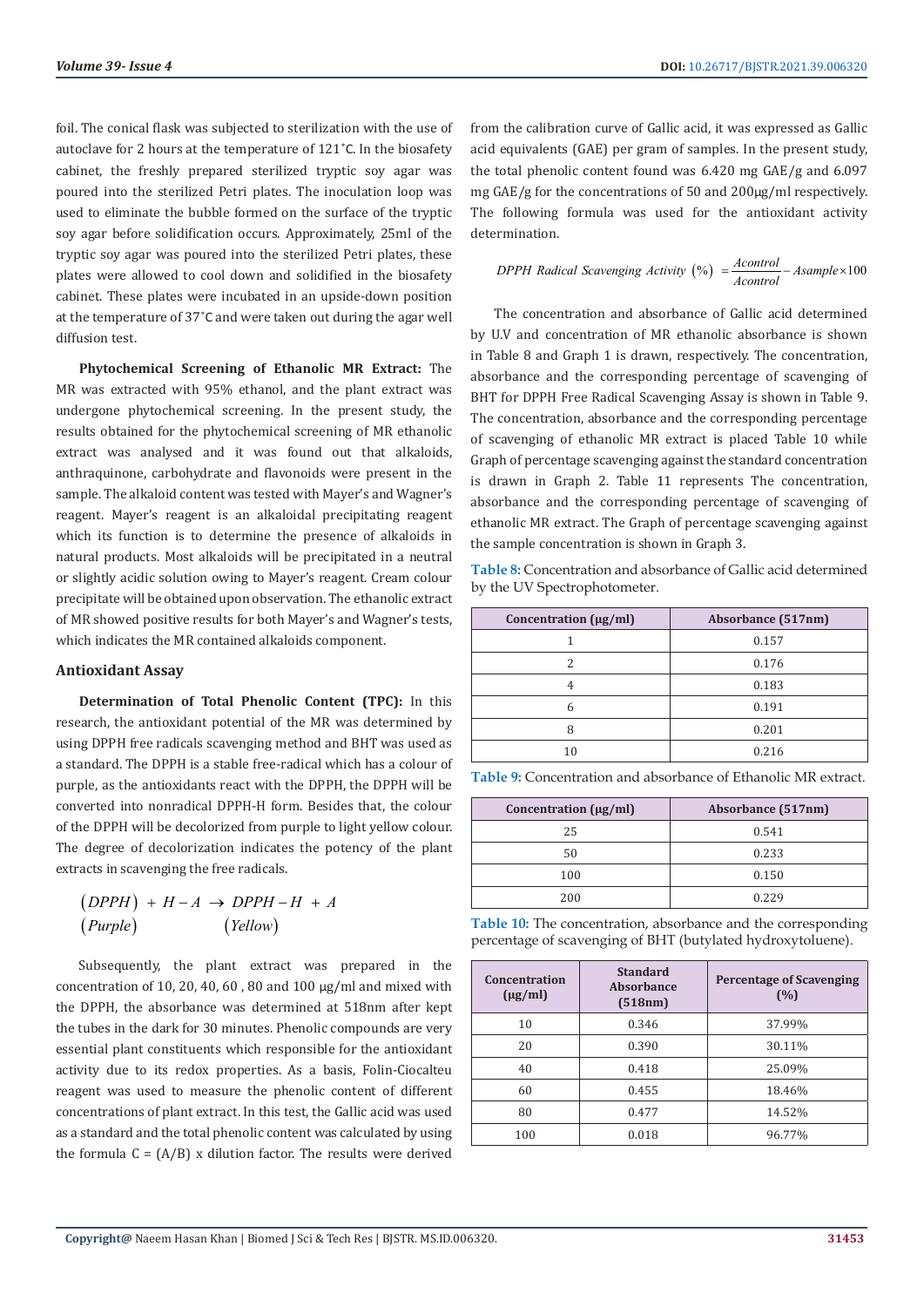

**Graph 1:** Graph of concentration and corresponding absorbance of Gallic acid.



**Graph 2:** Graph of percentage scavenging against the standard concentration.



**Graph 3:** Graph of percentage scavenging against the sample concentration.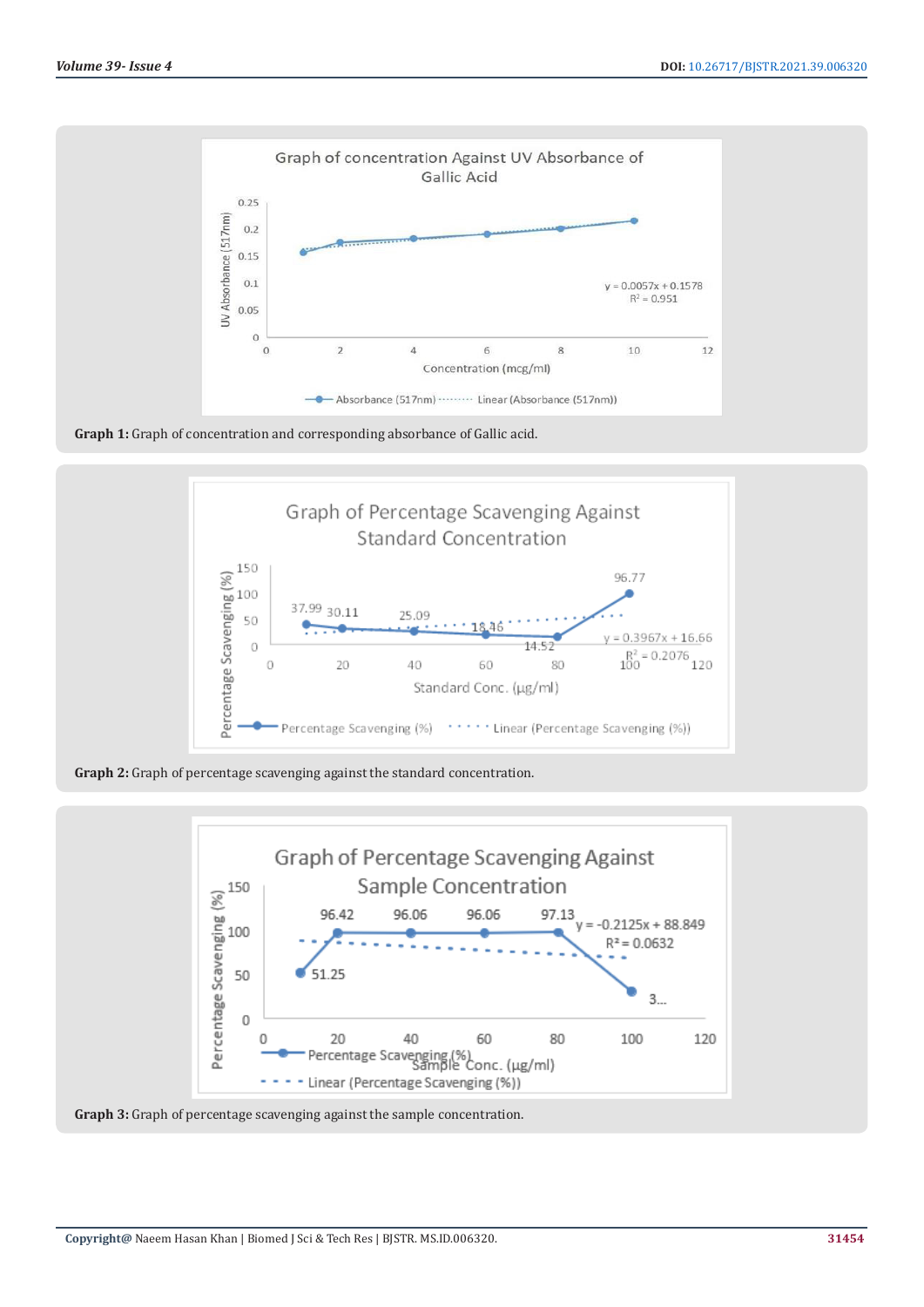**Table 11:** The concentration, absorbance and the corresponding percentage of scavenging of ethanolic MR extract.

| Concentration<br>$(\mu g/ml)$ | <b>Sample Absorbance</b><br>(518nm) | Percentage of<br>Scavenging (%) |  |
|-------------------------------|-------------------------------------|---------------------------------|--|
| 10                            | 0.272                               | 51.25%                          |  |
| 20                            | 0.020                               | 96.42%                          |  |
| 40                            | 0.022                               | 96.06%                          |  |
| 60                            | 0.022                               | 96.06%                          |  |
| 80                            | 0.016                               | 97.13%                          |  |
| 100                           | 0.389                               | 30.29%                          |  |

# **Antihyperglycaemic Activity Screening of Maceration Extract**

# **Animal**

Healthy, adult, Sprague-Dawley (SD) rats  $(180 \pm 20$  g) were used for anti-hyperglycemic studies. The animals were obtained from Central animal house, AIMST University, Malaysia. Approval from the AIMST University Human and Animals Ethics Committee was obtained.

# **Induction of Diabetes**

Healthy, adult male SD rats were used for the experiment. Diabetes mellitus will be induced in overnight fasted rats by administration of single intraperitoneal (I.P.) injection of freshly prepared streptozotocin (STZ) with a dose of 60 mg/kg/mL [12]. Anti-hyperglycaemic activity of ethanolic extract of MR was studied using STZ-induced diabetic rats. The diabetic animals were showed decreases in body weight but the results were not significant (Table 2). The diabetic rats showed significant increases in the levels of glucose throughout the study when compared with that of control animals. Whereas the diabetic animals treated with glibenclamide or ethanolic extract of MR (100/ 200 mg/kg) showed significant decreases in the glucose levels when compare with that of diabetic control animals. As shown in Tables 12 & 13, the normalized blood glucose levels of 200 and 400 mg/kg Morus rubra treated groups did not exhibit significant difference as compared to the 20 mg/ kg glibenclamide treated group since week one. This revealed that the anti-hyperglycaemic effect of the Morus rubra was comparable with that of glibenclamide.

**Table 12:** Effect of Ethanolic Maceration Extract of Morus rubra on Body Weight.

| <b>Treatment</b> | Dose (per g)     | Body Weight (g)   |                   |                   |                   |
|------------------|------------------|-------------------|-------------------|-------------------|-------------------|
|                  |                  | Day 0             | Week 1            | Week 2            | Week 3            |
| Group I          | <b>NA</b>        | $181.30 \pm 2.74$ | $181.87 \pm 2.85$ | $182.58 \pm 2.93$ | $184.25 \pm 2.17$ |
| Group II         | <b>NA</b>        | $180.23 \pm 2.51$ | $178.92 \pm 2.18$ | $178.05 \pm 2.13$ | $177.67 \pm 2.17$ |
| Group III        | 20 <sub>mg</sub> | $179.98 \pm 1.32$ | $180.23 \pm 1.22$ | $180.78 \pm 1.19$ | $181.22 \pm 1.18$ |
| Group IV         | $200 \text{ mg}$ | $182.55 \pm 2.19$ | $182.73 \pm 2.14$ | $183.20 \pm 2.18$ | $183.52 \pm 2.25$ |
| Group V          | $400$ mg         | $182.23 \pm 2.09$ | $182.80 \pm 2.00$ | $183.58 \pm 1.99$ | $184.12 \pm 2.00$ |

**Note:** NA: Not applicable. All the values are expressed as mean ± SEM (n= 6).

**Table 13:** Effect of Ethanolic Maceration Extract of Morus rubra on Blood Glucose.

| <b>Treatment</b> | Dose (per g)    | <b>Blood Glucose (mmol/L)</b> |                         |                        |  |
|------------------|-----------------|-------------------------------|-------------------------|------------------------|--|
|                  |                 | Week 1                        | Week 2                  | Week 3                 |  |
| Group I          | <b>NA</b>       | $5.38 \pm 0.21$               | $5.38 \pm 0.16$         | $5.25 \pm 0.12$        |  |
| Group II         | <b>NA</b>       | $11.13 \pm 0.29***$           | $11.40 \pm 0.23***$ ### | $11.27 \pm 0.33***$    |  |
| Group III        | $20 \text{ mg}$ | $6.83 \pm 0.11***$ ###        | $6.32 \pm 0.18$ *###    | $6.08 \pm 0.15$ ###    |  |
| Group IV         | $200$ mg        | $6.97 \pm 0.37***$ ###        | $6.75 \pm 0.23***$ ###  | $6.55 \pm 0.19***$ ### |  |
| Group V          | $400$ mg        | $6.87 \pm 0.32**\#H\#$        | $6.55 \pm 0.19***$ ###  | $6.10 \pm 0.24$ ###    |  |

Note: NA: Not applicable. All the values are expressed as mean  $\pm$  SEM (n= 6).

\*P < 0.01, \*\*P < 0.01, \*\*\*P < 0.001 compare with that of control. ###P < 0.001 compared with diabetic control.

Although there was not much more difference between the mean blood glucose level identified from 200 mg/kg fruit extract and 400 mg/kg fruit extract throughout the research, still the 400 mg/kg MR extract showed more reduction in the glucose level than the 200 mg/kg treatment. Hence, this suggested that Morus rubra decreased the blood glucose level in a dose-dependent manner. In the body weight analysis, the body weight changes between

the groups was not remarkable. The increment of body weight was observed in the diabetic positive control groups treated with glibenclamide, 200 mg/kg and 400 mg/kg fruit extract whilst the body weight kept decreasing in the diabetic group due to the reason of increased muscle wasting as a consequence of increased protein catabolism. The observed body weight increment in the fruit extract treated groups might because of the antioxidant present,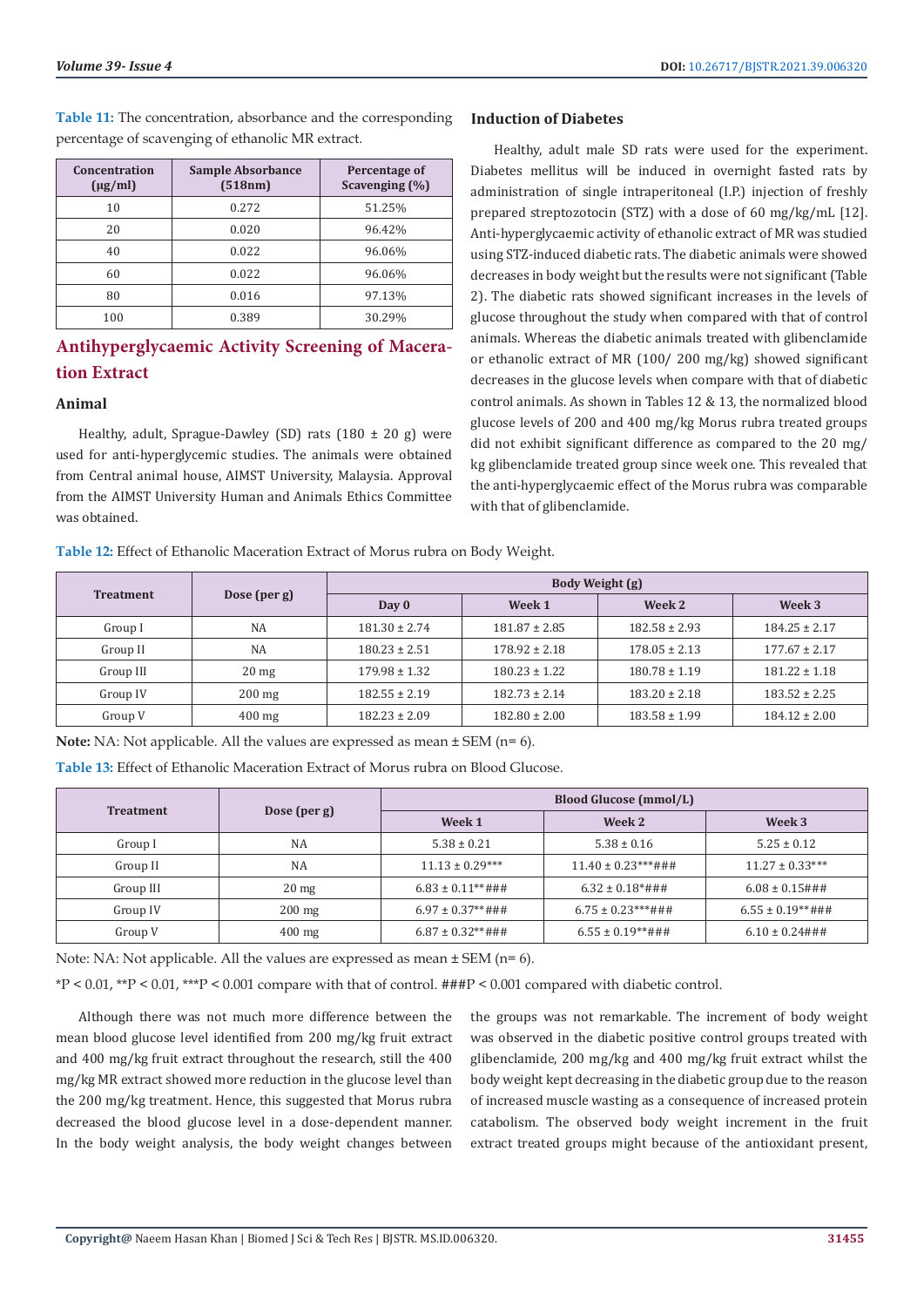the phenolic groups that protected diabetic rats against stress, additionally helpful for recovery in body weight [13]. Conversely, the gradual increase of body weight in glibenclamide treated groups may be due to the growth of the skeletal size and epididymal fat [14].

# **Discussion**

One of the objectives of this research was to determine the phytochemical properties of MR. The MR extracted with 95% ethanol and the plant extract was undergone phytochemical screening. The presence of phytochemicals is a marker that the plant can be an essential source of precursors in the formation of newer synthetic drugs. In the present study, the results obtained for the phytochemical screening of MR ethanolic extract was analysed and it was found out that alkaloids, anthraquinone, carbohydrate and flavonoids were present in the sample. Moreover, the extractive value estimation should be carried out to determine the amount of the active constituents in a given amount of plant material and identify which extraction solvent is more suitable for the given plant sample. By using this method, phytochemicals present in the plant were extracted maximally. Phenolic compounds are very essential plant constituents which responsible for the antioxidant activity due to its redox properties. As a basis, Folin-Ciocalteu reagent was used to measure the phenolic content of different concentrations of plant extract. In this test, the Gallic acid was used as a standard and the total phenolic content was calculated by using the formula  $C = (A/B)$  x dilution factor. The results were derived from the calibration curve of Gallic acid, it was expressed as Gallic acid equivalents (GAE) per gram of samples. In the present study, the total phenolic content found was 6.420 mg GAE/g and 6.097 mg GAE/g for the concentrations of 50 and 200µg/ml respectively.

In this research work, the antioxidant potential of the MR extract was determined by using DPPH free radicals scavenging method and BHT was used as a standard. The DPPH is a stable freeradical which has a colour of purple, as the antioxidants react with the DPPH, the DPPH will be converted into non-radical DPPH-H form. Besides that, the colour of the DPPH will be decolorized from purple to light yellow colour. The degree of decolorization indicates the potency of the plant extracts in scavenging the free radicals. According to the results obtained, the IC50 was calculated for the BHT. The antibacterial activity of MR was tested by using the Escherichia coli, Staphylococcus aureus, Salmonella typhi, and Bacillus subtilis. The extract concentrations used in the agar well diffusion method were 0.1, 0.2, 0.4, 0.6, 0.8 and 1.0 mg/ml, other than that, 5mg/ml of penicillin and ciprofloxacin was playing the role as a standard in this study. In the present study, there was no zone of inhibition observed in all concentrations of ethanolic MR extract. The microorganism used were all in active condition, this can be proven as the ciprofloxacin as well as penicillin showed a

clear zone of inhibition. In addition, the bacteria strains utilized were susceptible towards MR as stated [15-20], therefore it was concluded that the extracts have no antibacterial activity at the concentration of 0.1, 0.2, 0.4, 0.6, 0.8 and 1.0 mg/ml against gram negative. In the case of MIC test, the plant extract with the concentration of 0.1, 0.2, 0.4, 0.6, 0.8 and 1.0 mg/ml were utilized.

# **Conclusion**

In conclusion, the phytochemical screening of ethanolic extracts of MR had determined the presence of alkaloids, flavonoids, carbohydrates and anthraquinones. The antibacterial activity of MR was determined by using the agar well diffusion and MIC assay. The micro-organism used were Escherichia coli, Staphylococcus aureus, Salmonella typhi, and Bacillus subtilis. There was no antibacterial activity observed in the agar well diffusion with Escherichia coli and the MIC assay [21-29]. The antioxidant activity of the plant extract was assessed through the method of DPPH test while the total amount of phenolic compounds in the extract can be determined through the TPC test. It was suggested that MR can be a potential source as a natural significant antioxidant and less marked antimicrobial agent. The MR is a natural source that worth for further explore as it is inexpensive, natural, harmless and easy to obtain.

# **Interests of Conflict**

The authors declare that there is no conflict of interests in the present publication.

# **Acknowledgement**

Faculty of Pharmacy, AIMST University is greatly appreciated for providing financial assistance and laboratory facilities at AIMST University, Bedong, Kedah D.A, Malaysia, in completion of this research project.

# **References**

- 1. [Aljane F, Sdiri N \(2016\) Morphological, Phytochemical and Antioxidant](https://www.jnsciences.org/agri-biotech/51-volume-35/268-morphological,-phytochemical-and-antioxidant-characteristics-of-white-morus-alba-l-,-red-morus-rubra-l-and-black-morus-nigra-l-mulberry-fruits-grown-in-arid-regions-of-tunisia.html) [Characteristics of White \(Morus alba L.\), Red \(Morus rubra L.\) and Black](https://www.jnsciences.org/agri-biotech/51-volume-35/268-morphological,-phytochemical-and-antioxidant-characteristics-of-white-morus-alba-l-,-red-morus-rubra-l-and-black-morus-nigra-l-mulberry-fruits-grown-in-arid-regions-of-tunisia.html) [\(Morus nigra L.\) Mulberry Fruits Grown in Arid Regions of Tunisia.](https://www.jnsciences.org/agri-biotech/51-volume-35/268-morphological,-phytochemical-and-antioxidant-characteristics-of-white-morus-alba-l-,-red-morus-rubra-l-and-black-morus-nigra-l-mulberry-fruits-grown-in-arid-regions-of-tunisia.html) [Journal of New Sciences, Agriculture and Biotechnology 35\(1\): 1940-](https://www.jnsciences.org/agri-biotech/51-volume-35/268-morphological,-phytochemical-and-antioxidant-characteristics-of-white-morus-alba-l-,-red-morus-rubra-l-and-black-morus-nigra-l-mulberry-fruits-grown-in-arid-regions-of-tunisia.html) [1947.](https://www.jnsciences.org/agri-biotech/51-volume-35/268-morphological,-phytochemical-and-antioxidant-characteristics-of-white-morus-alba-l-,-red-morus-rubra-l-and-black-morus-nigra-l-mulberry-fruits-grown-in-arid-regions-of-tunisia.html)
- 2. Andreu M, Friedman MH, McKenzie M, Quintana HV (2010) Morus rubra, Red Mulberry. University of Florida IFAS Extension.
- 3. [Banda M, Nyirenda J, Muzandu K, Sijumbila G, Mudenda S \(2018\)](https://www.ncbi.nlm.nih.gov/pmc/articles/PMC6172360/) [Antihyperglycemic and Antihyperlipidemic Effects of Aqueous Extracts](https://www.ncbi.nlm.nih.gov/pmc/articles/PMC6172360/) [of Lannea edulis in Alloxan-Induced Diabetic Rats. Frontiers in](https://www.ncbi.nlm.nih.gov/pmc/articles/PMC6172360/) [pharmacology 9: 1099.](https://www.ncbi.nlm.nih.gov/pmc/articles/PMC6172360/)
- 4. [Bonner FT, Karrfalt RP \(2008\) The Woody Plant Seed Manual, Agriculture](https://www.fs.fed.us/rm/pubs_series/wo/wo_ah727.pdf) [Handbook 727. In: Jill RB, Ralph AR, Robert LB \(Eds.\)., Moraceae-](https://www.fs.fed.us/rm/pubs_series/wo/wo_ah727.pdf)[Mulberry family Morus L. mulberry, U.S. Department of Agriculture,](https://www.fs.fed.us/rm/pubs_series/wo/wo_ah727.pdf) [Forest Servic, Washington, pp. 728-732.](https://www.fs.fed.us/rm/pubs_series/wo/wo_ah727.pdf)
- 5. [Chackrewarthy S \(2012\) Medicinal Plants and Natural Compounds from](https://www.intechopen.com/chapters/41389) [the Genus Morus \(Moraceae\) with Hypoglycemic Activity: A Review. In:](https://www.intechopen.com/chapters/41389) Chackrewarthy S (Edt.)., (1<sup>st</sup> Edn.)., IntechOpen, Croatia, pp. 189-206.